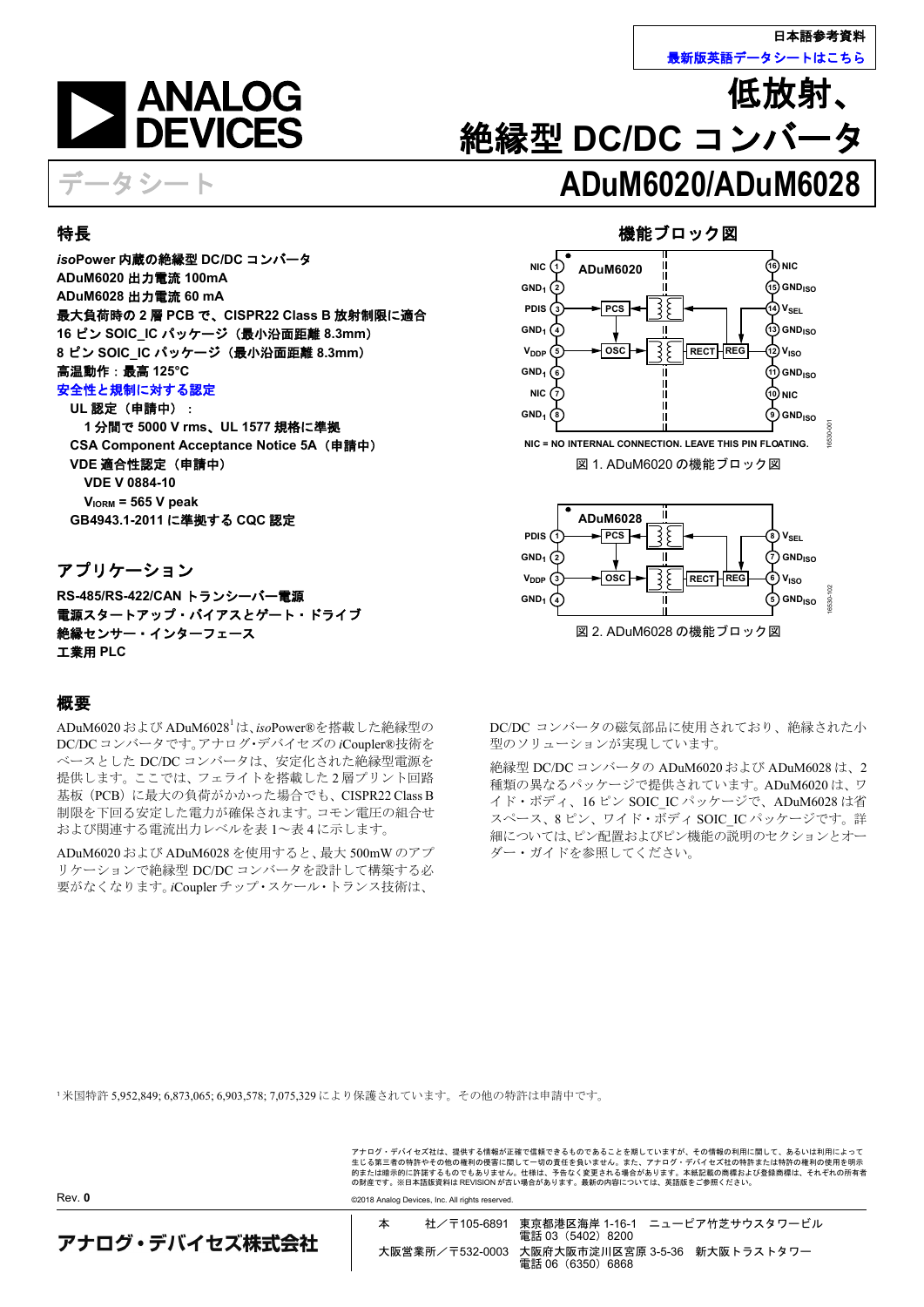# データシート

# ADuM6020/ADuM6028

# 目次

| 雷気的特性 — 5V 主入力雷源/5V 二次絶縁雷源 3   |
|--------------------------------|
| 電気的特性 — 5V 主入力電源/3.3 V 二次絶縁電源4 |
|                                |
|                                |
|                                |
|                                |
|                                |
|                                |

## <span id="page-1-0"></span>改訂履歴

6/2018-Revision 0: Initial Version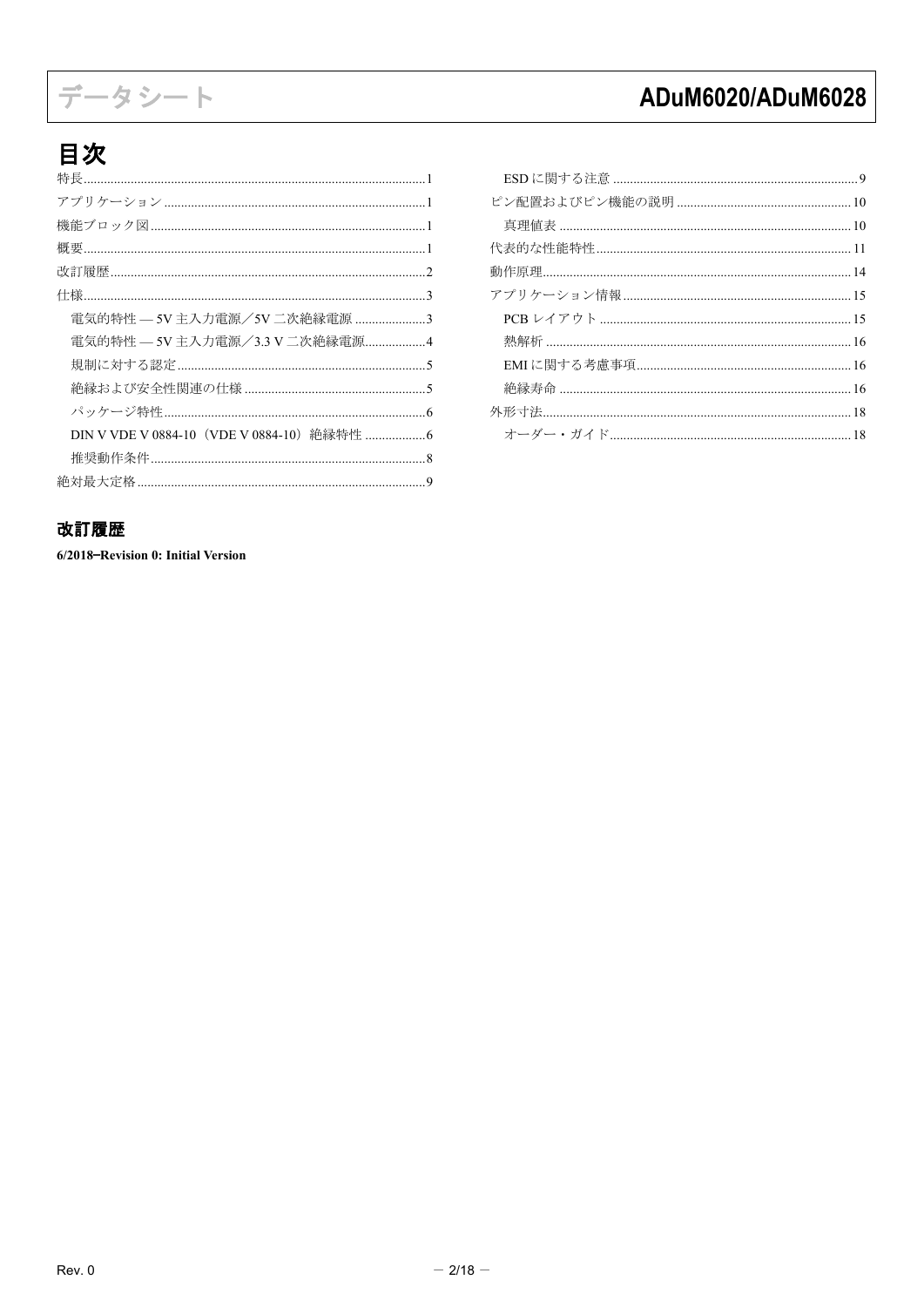## <span id="page-2-2"></span><span id="page-2-1"></span>仕様 電気的特性 — **5V** 主入力電源/**5V** 二次絶縁電源

特に指定のない限り、すべての代表的な仕様は、T<sub>A</sub> = 25°C、V<sub>DDP</sub> = V<sub>ISO</sub> = 5V で規定されます。最小/最大仕様には、4.5V ≤ V<sub>DDP</sub> ≤ 5.5V、 4.5V ≤ VISO ≤ 5.5V、および−40°C ≤ TA ≤ +125°C の全推奨動作範囲が適用されます。

## <span id="page-2-0"></span>表 1. ADuM6020 DC/DC コンバータの静的仕様

| <b>Parameter</b>                          | Symbol                 | Min  | <b>Typ</b> | Max  | <b>Unit</b>     | <b>Test Conditions/Comments</b>                                                                               |
|-------------------------------------------|------------------------|------|------------|------|-----------------|---------------------------------------------------------------------------------------------------------------|
| DC-TO-DC CONVERTER SUPPLY                 |                        |      |            |      |                 |                                                                                                               |
| Setpoint                                  | $V_{ISO}$              | 4.75 | 5.0        | 5.25 | V               | $V_{ISO}$ output current $(I_{ISO}) = 10$ mA                                                                  |
| Line Regulation                           | $V_{\rm ISO\,(LINE)}$  |      | 2          |      | mV/V            | $I_{ISO} = 50$ mA, $V_{DDP} = 4.5$ V to 5.5 V                                                                 |
| Load Regulation <sup>1</sup>              | $\rm V_{ISO\,(LOAD)}$  |      |            | 5    | $\%$            | $IISO = 10$ mA to 90 mA                                                                                       |
| Output Ripple <sup>1</sup>                | $V_{ISO(RIP)}$         |      | 75         |      | $mV$ p-p        | 20 MHz bandwidth, bypass output capacitance $(C_{BO})$ =<br>0.1 $\mu$ F  10 $\mu$ F, I <sub>ISO</sub> = 90 mA |
| Output Noise <sup>1</sup>                 | $V_{\rm ISO\,(NOISE)}$ |      | 200        |      | $mV$ p-p        | $C_{\text{BO}} = 0.1 \mu\text{F}  10 \mu\text{F}$ , $I_{\text{ISO}} = 90 \text{ mA}$                          |
| Switching Frequency                       | $f_{\rm{osc}}$         |      | 180        |      | MHz             |                                                                                                               |
| Pulse-Width Modulation (PWM)<br>Frequency | $f_{\rm PWM}$          |      | 625        |      | kHz             |                                                                                                               |
| Output Supply Current <sup>1</sup>        | $I_{ISO (MAX)}$        | 50   |            |      | mA              | 4.75 V < $V_{ISO}$ < 5.25 V                                                                                   |
|                                           |                        | 100  |            |      | mA              | 4.5 V < $V_{ISO}$ < 5.25 V                                                                                    |
| Efficiency at $I_{ISO (MAX)}$             |                        |      | 33         |      | $\frac{0}{0}$   | $IISO = 100 mA$                                                                                               |
| V <sub>DDP</sub> Supply Current           |                        |      |            |      |                 |                                                                                                               |
| No $VISO$ Load                            | $I_{DDP(Q)}$           |      | 8          | 25   | mA              |                                                                                                               |
| Full V <sub>ISO</sub> Load                | $I_{DDP (MAX)}$        |      | 310        |      | mA              |                                                                                                               |
| Thermal Shutdown                          |                        |      |            |      |                 |                                                                                                               |
| Shutdown Temperature                      |                        |      | 154        |      | $\rm ^{\circ}C$ |                                                                                                               |
| Thermal Hysteresis                        |                        |      | 10         |      | $\rm ^{\circ}C$ |                                                                                                               |

<span id="page-2-5"></span><span id="page-2-3"></span> $^{-1}$ 最大 VISO出力電流は、TA > 85°Cの場合、1.75mA $\ell$  C でディレーティングされます。

## 表 2. ADuM6028 DC/DC コンバータの静的仕様

<span id="page-2-4"></span>

| <b>Parameter</b>                   | Symbol                 | Min  | Typ | Max  | Unit            | <b>Test Conditions/Comments</b>                                              |
|------------------------------------|------------------------|------|-----|------|-----------------|------------------------------------------------------------------------------|
| DC-TO-DC CONVERTER SUPPLY          |                        |      |     |      |                 |                                                                              |
| Setpoint                           | $V_{ISO}$              | 4.75 | 5.0 | 5.25 | V               | $IISO = 10 mA$                                                               |
| Line Regulation                    | $V_{\rm ISO\,(LINE)}$  |      | 2   |      | mV/V            | $I_{ISO} = 30$ mA, $V_{DDP} = 4.5$ V to 5.5 V                                |
| Load Regulation <sup>1</sup>       | $V_{\rm ISO\,(LOAD)}$  |      |     | 5    | $\%$            | $IISO = 10$ mA to 54 mA                                                      |
| Output Ripple <sup>1</sup>         | $V_{ISO(RIP)}$         |      | 75  |      | $mV$ p-p        | 20 MHz bandwidth, $C_{BO} = 0.1 \mu$ F  10 $\mu$ F, I <sub>ISO</sub> = 54 mA |
| Output Noise <sup>1</sup>          | $V_{\rm ISO\,(NOISE)}$ |      | 200 |      | $mV$ p-p        | $C_{BO} = 0.1 \mu$ F  10 $\mu$ F, I <sub>ISO</sub> = 54 mA                   |
| Switching Frequency                | $f_{\rm{osc}}$         |      | 180 |      | <b>MHz</b>      |                                                                              |
| PWM Frequency                      | $f_{\rm PWM}$          |      | 625 |      | kHz             |                                                                              |
| Output Supply Current <sup>1</sup> | $I_{\text{ISO (MAX)}}$ | 60   |     |      | mA              | 4.75 V < $V_{ISO}$ < 5.25 V                                                  |
| Efficiency at $I_{ISO (MAX)}$      |                        |      | 33  |      | $\%$            | $IISO = 60 mA$                                                               |
| V <sub>DDP</sub> Supply Current    |                        |      |     |      |                 |                                                                              |
| No V <sub>ISO</sub> Load           | $I_{DDP(Q)}$           |      | 8   | 25   | mA              |                                                                              |
| Full V <sub>ISO</sub> Load         | $I_{DDP (MAX)}$        |      | 310 |      | mA              |                                                                              |
| Thermal Shutdown                   |                        |      |     |      |                 |                                                                              |
| Shutdown Temperature               |                        |      | 154 |      | $\rm ^{\circ}C$ |                                                                              |
| Thermal Hysteresis                 |                        |      | 10  |      | $\rm ^{\circ}C$ |                                                                              |

<span id="page-2-6"></span><sup>1</sup>最大 V<sub>ISO</sub>出力電流は、TA > 85℃の場合、1 mA/°C でディレーティングされます。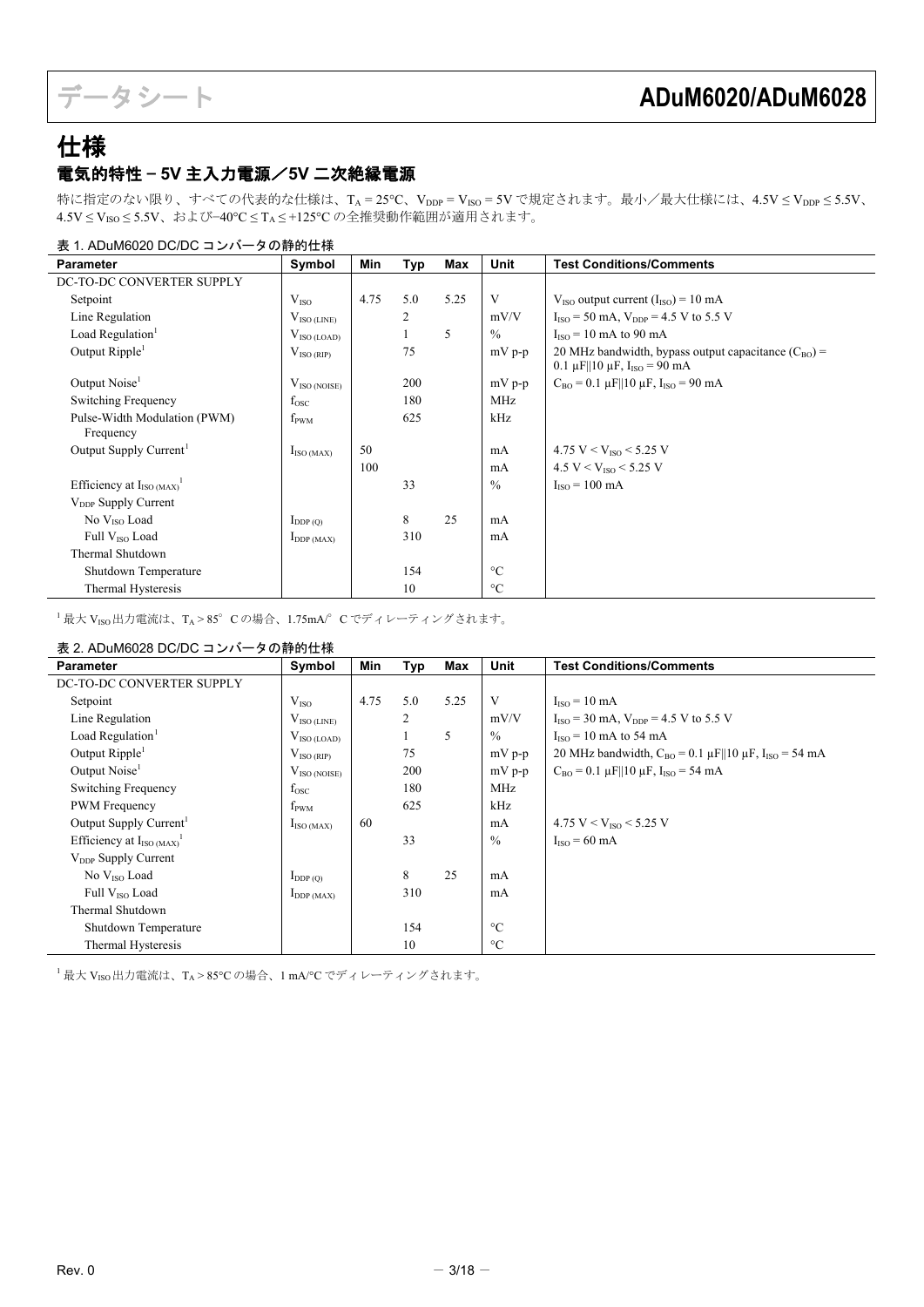## <span id="page-3-1"></span>電気的特性 — **5V** 主入力電源/**3.3 V** 二次絶縁電源

特に指定のない限り、すべての代表的な仕様は、T<sub>A</sub>=25℃、V<sub>DDP</sub>=5.0V、V<sub>ISO</sub>=3.3V で規定されます。最小/最大仕様には、4.5V≤V<sub>DDP</sub>≤ 5.5V、3.0 V ≤ VISO ≤ 3.6V、および−40°C ≤ TA ≤ +125°C の全推奨動作範囲が適用されます。

### 表 3. ADuM6020 DC/DC コンバータの静的仕様

<span id="page-3-2"></span>

| <b>Parameter</b>                   | Symbol                 | Min   | Typ | Max   | Unit            | <b>Test Conditions/Comments</b>                                                      |
|------------------------------------|------------------------|-------|-----|-------|-----------------|--------------------------------------------------------------------------------------|
| DC-TO-DC CONVERTER SUPPLY          |                        |       |     |       |                 |                                                                                      |
| Setpoint                           | V <sub>ISO</sub>       | 3.135 | 3.3 | 3.465 | V               | $Iiso = 10 mA$                                                                       |
| Line Regulation                    | $V_{\rm ISO~(LINE)}$   |       | 2   |       | mV/V            | $I_{ISO} = 50$ mA, $V_{DDP} = 3.0$ V to 3.6 V                                        |
| Load Regulation <sup>1</sup>       | $V_{\rm ISO (LOAD)}$   |       |     | 5     | $\frac{0}{0}$   | $IISO = 10$ mA to 90 mA                                                              |
| Output Ripple <sup>1</sup>         | $V_{\rm ISO(RIP)}$     |       | 50  |       | mV p-p          | 20 MHz bandwidth, $C_{BO} = 0.1 \mu$ F  10 $\mu$ F, I <sub>ISO</sub> = 90 mA         |
| Output Noise <sup>1</sup>          | $V_{ISO (NOISE)}$      |       | 130 |       | mV p-p          | $C_{\text{BO}} = 0.1 \mu\text{F}  10 \mu\text{F}$ , $I_{\text{ISO}} = 90 \text{ mA}$ |
| Switching Frequency                | $f_{\rm{osc}}$         |       | 180 |       | <b>MHz</b>      |                                                                                      |
| <b>PWM</b> Frequency               | $f_{\rm PWM}$          |       | 625 |       | kHz             |                                                                                      |
| Output Supply Current <sup>1</sup> | $I_{\text{ISO (MAX)}}$ | 50    |     |       | mA              | 3.135 V < $V_{ISO}$ < 3.465 V                                                        |
|                                    |                        | 100   |     |       | mA              | $3.0 V < V_{ISO} < 3.465 V$                                                          |
| Efficiency at $I_{ISO (MAX)}$      |                        |       | 27  |       | $\frac{0}{0}$   | $Iiso = 100 mA$                                                                      |
| $V_{\text{DDP}}$ Supply Current    |                        |       |     |       |                 |                                                                                      |
| No $V_{ISO}$ Load                  | $I_{DDP(Q)}$           |       | 5   | 18    | mA              |                                                                                      |
| Full V <sub>ISO</sub> Load         | $I_{DDP (MAX)}$        |       | 250 |       | mA              |                                                                                      |
| Thermal Shutdown                   |                        |       |     |       |                 |                                                                                      |
| Shutdown Temperature               |                        |       | 154 |       | $\rm ^{\circ}C$ |                                                                                      |
| Thermal Hysteresis                 |                        |       | 10  |       | $\rm ^{\circ}C$ |                                                                                      |

<span id="page-3-4"></span> $^{-1}$ 最大 V<sub>ISO</sub>出力電流は、TA > 85°C の場合、1.75mA/°C でディレーティングされます。

## <span id="page-3-0"></span>表 4. ADuM6028 DC/DC コンバータの静的仕様

<span id="page-3-3"></span>

| Parameter                                   | Symbol                          | Min   | Тур | Max   | Unit            | <b>Test Conditions/Comments</b>                                              |
|---------------------------------------------|---------------------------------|-------|-----|-------|-----------------|------------------------------------------------------------------------------|
| DC-TO-DC CONVERTER SUPPLY                   |                                 |       |     |       |                 |                                                                              |
| Setpoint                                    | $V_{ISO}$                       | 3.135 | 3.3 | 3.465 | V               | $IISO = 10 mA$                                                               |
| Line Regulation                             | $V_{\rm ISO~(LINE)}$            |       | 2   |       | mV/V            | $I_{\text{ISO}} = 30 \text{ mA}$ , $V_{\text{DDP}} = 3.0 \text{ V}$ to 3.6 V |
| Load Regulation <sup>1</sup>                | $V_{\text{ISO (LOAD)}}$         |       |     | 5     | $\frac{0}{0}$   | $IISO = 10$ mA to 54 mA                                                      |
| Output Ripple <sup>1</sup>                  | $V_{ISO(RIP)}$                  |       | 50  |       | $mV$ p-p        | 20 MHz bandwidth, $C_{BO} = 0.1 \mu$ F  10 $\mu$ F, I <sub>ISO</sub> = 54 mA |
| Output Noise <sup>1</sup>                   | $V_{\rm ISO\,(NOISE)}$          |       | 130 |       | $mV$ p-p        | $C_{BO} = 0.1 \mu$ F  10 $\mu$ F, I <sub>ISO</sub> = 54 mA                   |
| Switching Frequency                         | $f_{\rm osc}$                   |       | 180 |       | MHz             |                                                                              |
| PWM Frequency                               | $f_{\rm PWM}$                   |       | 625 |       | kHz             |                                                                              |
| Output Supply Current <sup>1</sup>          | $I_{\text{ISO (MAX)}}$          | 60    |     |       | mA              | 3.135 V < $V_{ISO}$ < 3.465 V                                                |
| Efficiency at $I_{ISO\,(MAX)}$ <sup>1</sup> |                                 |       | 27  |       | $\%$            | $IISO = 60 mA$                                                               |
| V <sub>DDP</sub> Supply Current             |                                 |       |     |       |                 |                                                                              |
| No $V_{ISO}$ Load                           | $I_{DDP(Q)}$                    |       | 5   | 18    | mA              |                                                                              |
| Full V <sub>ISO</sub> Load                  | $\mathbf{I}_{\text{DDP (MAX)}}$ |       | 250 |       | mA              |                                                                              |
| Thermal Shutdown                            |                                 |       |     |       |                 |                                                                              |
| Shutdown Temperature                        |                                 |       | 154 |       | $\rm ^{\circ}C$ |                                                                              |
| Thermal Hysteresis                          |                                 |       | 10  |       | $\rm ^{\circ}C$ |                                                                              |

<span id="page-3-5"></span> $^{-1}$ 最大 V<sub>ISO</sub>出力電流は、TA > 85°C の場合、1 mA/°C でディレーティングされます。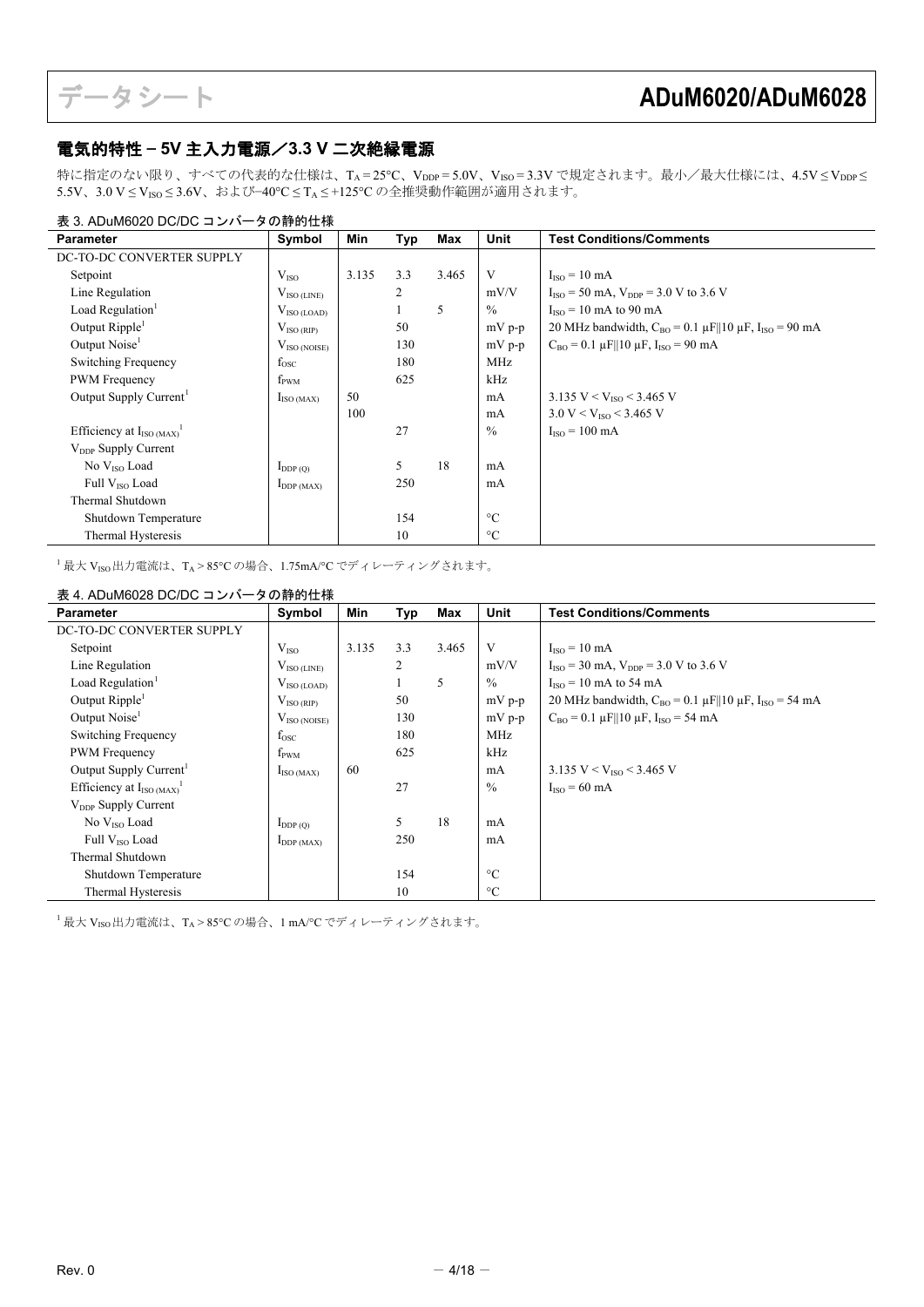

## <span id="page-4-0"></span>規制に対する認定

<span id="page-4-2"></span>

| 表 5.                                          |                                                                                      |                                                       |                                                    |
|-----------------------------------------------|--------------------------------------------------------------------------------------|-------------------------------------------------------|----------------------------------------------------|
| UL (Pending) $1$                              | <b>CSA (Pending)</b>                                                                 | <b>VDE</b> (Pending) <sup>2</sup>                     | <b>CQC (Pending)</b>                               |
| Recognized Under 1577                         | Approved under CSA Component                                                         | <b>DIN V VDE V 0884-10</b>                            | Certified under                                    |
| Component Recognition<br>Program <sup>1</sup> | Acceptance Notice 5A                                                                 | (VDE V 0884-10):2006-12                               | CQC11-471543-2012                                  |
| Single Protection, 5000 V rms                 | CSA $60950 - 1 - 07 + A1 + A2$ and                                                   | Reinforced insulation 565 V peak, surge               | GB4943.1-2011:                                     |
| <b>Isolation Voltage</b>                      | IEC $60950-1$ , second edition, $+A1+A2$                                             | isolation voltage ( $V_{\text{IOSM}}$ ) = 6000 V peak | Basic insulation at 780 V rms<br>(1103 V peak)     |
|                                               | Basic insulation at 780 V rms (1103 V peak)                                          | Transient voltage ( $V_{IOTM}$ ) = 7070 V peak        | Reinforced insulation at<br>390 V rms (552 V peak) |
|                                               | Reinforced insulation at 390 V rms<br>(552 V peak)                                   |                                                       |                                                    |
|                                               | IEC 60601-1 Edition 3.1:                                                             |                                                       |                                                    |
|                                               | Basic insulation (1 means of patient protection<br>(1 MOPP)), 585 V rms (827 V peak) |                                                       |                                                    |
|                                               | Reinforced insulation (2 MOPP), 238 V rms<br>(325 V peak)                            |                                                       |                                                    |
|                                               | CSA 61010-1-12 and IEC 61010-1 third<br>edition                                      |                                                       |                                                    |
|                                               | Basic insulation at 300 V rms mains,<br>780 V secondary (1103 V peak)                |                                                       |                                                    |
|                                               | Reinforced insulation at 300 V rms mains,<br>390 V secondary (552 V peak)            |                                                       |                                                    |
| File E214100                                  | File 205078                                                                          | File 2471900-4880-0001                                | File (pending)                                     |

<span id="page-4-4"></span><span id="page-4-3"></span><sup>1</sup> UL 1577 に従い、各 ADuM6020 および ADuM6028 に対して、6000 V rms 以上の絶縁テスト電圧を 1 秒間印加する耐電圧テストを実施しています。 <sup>2</sup> DIN V VDE V 0884-10 に従い、各 ADuM6020 および ADuM6028 に対して、1059V peak 以上の絶縁テスト電圧を 1 秒間印加する耐電圧テストを実施していま す(部分放電検出限界 = 5pC)。デバイス表面に付いたアスタリスク(\*)は、DIN V VDE V 0884-10 認定製品であることを示します。

## <span id="page-4-1"></span>絶縁および安全性関連の仕様

詳細については、[www.analog.com/icouplersafety](http://www.analog.com/icouplersafety?doc=ADuM6020-6028.pdf) を参照してください。

### <span id="page-4-5"></span>表 6. ADuM6020 の絶縁および安全性

| <b>Parameter</b>                                                               | Symbol     | Value | Unit      | <b>Test Conditions/Comments</b>                                                                                               |
|--------------------------------------------------------------------------------|------------|-------|-----------|-------------------------------------------------------------------------------------------------------------------------------|
| Rated Dielectric Insulation Voltage                                            |            | 5000  | V rms     | 1-minute duration                                                                                                             |
| Minimum External Air Gap (Clearance)                                           | L(101)     | 8.3   | mm min    | Measured from input terminals to output terminals, shortest<br>distance through air                                           |
| Minimum External Tracking (Creepage)                                           | L(102)     | 8.3   | mm min    | Measured from input terminals to output terminals, shortest<br>distance path along body                                       |
| Minimum Clearance in the Plane of the Printed Circuit<br>Board (PCB Clearance) | $L$ (PCB)  | 8.3   | $mm$ $mm$ | Measured from input terminals to output terminals, shortest<br>distance through air, line of sight, in the PCB mounting plane |
| Minimum Internal Gap (Internal Clearance)                                      |            | 25.5  | um min    | Insulation distance through insulation                                                                                        |
| Tracking Resistance (Comparative Tracking Index)                               | <b>CTI</b> | >600  |           | DIN IEC 112/VDE 0303 Part 1                                                                                                   |
| Material Group                                                                 |            |       |           | Material Group (DIN VDE 0110, 1/89, Table 1)                                                                                  |

### <span id="page-4-6"></span>表 7. ADuM6028 の絶縁および安全性

| <b>Parameter</b>                                                               | Symbol     | Value | Unit        | <b>Test Conditions/Comments</b>                                                                                               |
|--------------------------------------------------------------------------------|------------|-------|-------------|-------------------------------------------------------------------------------------------------------------------------------|
| Rated Dielectric Insulation Voltage                                            |            | 5000  | V rms       | 1-minute duration                                                                                                             |
| Minimum External Air Gap (Clearance)                                           | L(101)     | 8.3   | mm min      | Measured from input terminals to output terminals, shortest<br>distance through air                                           |
| Minimum External Tracking (Creepage)                                           | L(102)     | 8.3   | mm min      | Measured from input terminals to output terminals, shortest<br>distance path along body                                       |
| Minimum Clearance in the Plane of the Printed Circuit<br>Board (PCB Clearance) | L(PCB)     | 8.3   | mm min      | Measured from input terminals to output terminals, shortest<br>distance through air, line of sight, in the PCB mounting plane |
| Minimum Internal Gap (Internal Clearance)                                      |            | 25.5  | $\mu$ m min | Insulation distance through insulation                                                                                        |
| Tracking Resistance (Comparative Tracking Index)                               | <b>CTI</b> | >600  | V           | DIN IEC 112/VDE 0303 Part 1                                                                                                   |
| Material Group                                                                 |            |       |             | Material Group (DIN VDE 0110, 1/89, Table 1)                                                                                  |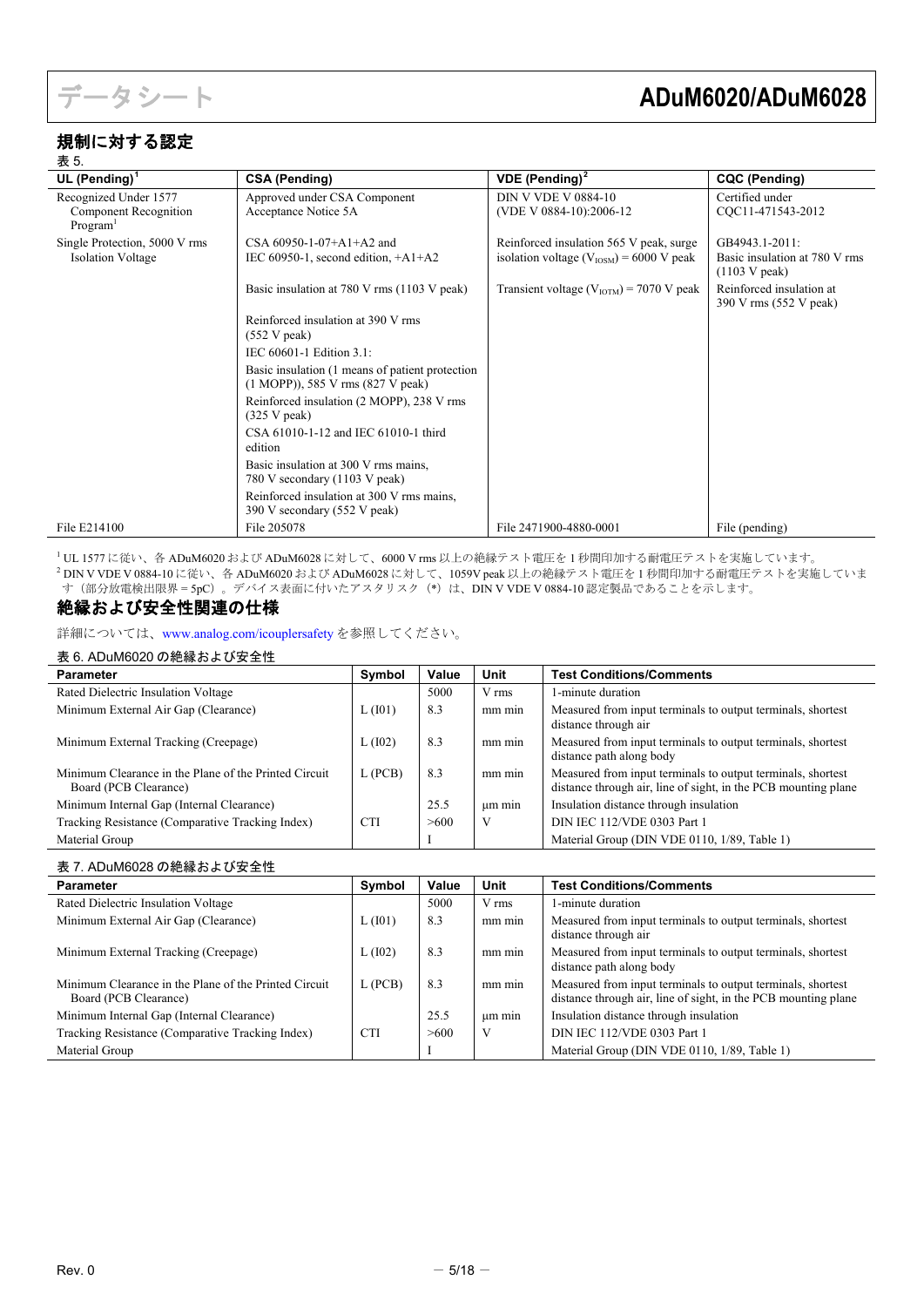## <span id="page-5-0"></span>パッケージ特性

<span id="page-5-10"></span><span id="page-5-2"></span>

| 表 8. ADuM6020 のパッケージ特性 |  |  |
|------------------------|--|--|
|------------------------|--|--|

| Parameter                                  | <b>Symbol</b>   | Min | Typ               | Max | Unit               | <b>Test Conditions/Comments</b>                                  |
|--------------------------------------------|-----------------|-----|-------------------|-----|--------------------|------------------------------------------------------------------|
| Resistance (Input to Output) <sup>1</sup>  | $R_{I-O}$       |     | $10^{13}$         |     | Ω                  |                                                                  |
| Capacitance (Input to Output) <sup>1</sup> | $U_{\text{LO}}$ |     | າ າ<br><u>L.L</u> |     | pF                 | $f = 1$ MHz                                                      |
| Input Capacitance <sup>2</sup>             |                 |     | 4.0               |     | pF                 |                                                                  |
| IC Junction to Ambient Thermal Resistance  | $\theta_{JA}$   |     | 45                |     | $\rm ^{\circ}$ C/W | Thermocouple located at center of package underside <sup>3</sup> |

<span id="page-5-4"></span><sup>1</sup> このデバイスは 2 端子デバイスとみなされます。すなわち、ピン 1~ピン 8 を相互に接続し、ピン 9~ピン 16 を相互に接続します。

<span id="page-5-5"></span>- コック → ・・・・・・・・・・・・・・<br>2 入力容量は任意の入力データ・ピンとグラウンドの間の値です。

3  $\theta_{JA}$ の値は、JEDEC JESD-51 規格の 2s2p ボードにデバイスを搭載し、自然空冷の下で測定しています。

## <span id="page-5-11"></span><span id="page-5-6"></span>表 9. ADuM6028 のパッケージ特性

<span id="page-5-3"></span>

| Parameter                                  | Symbol        | Min | Typ        | Max | Unit               | <b>Test Conditions/Comments</b>                                  |
|--------------------------------------------|---------------|-----|------------|-----|--------------------|------------------------------------------------------------------|
| Resistance (Input to Output) <sup>1</sup>  | $R_{I-O}$     |     | $10^{13}$  |     | Ω                  |                                                                  |
| Capacitance (Input to Output) <sup>1</sup> | $C_{I-O}$     |     | <u>L.L</u> |     | pF                 | MHz<br>í≕.                                                       |
| Input Capacitance <sup>2</sup>             |               |     | 4.0        |     | pF                 |                                                                  |
| IC Junction to Ambient Thermal Resistance  | $\theta_{JA}$ |     | 80         |     | $\rm ^{\circ} C/W$ | Thermocouple located at center of package underside <sup>3</sup> |

<span id="page-5-7"></span><sup>1</sup> このデバイスは 2 端子デバイスとみなされます。すなわち、ピン 1~ピン 4 を相互に接続し、ピン 5~ピン 8 を相互に接続します。

<span id="page-5-8"></span>2 スプランス コンコンデータ・ピンとグラウンドの間の値です。<br>
2 入力容量は任意の入力データ・ピンとグラウンドの間の値です。

<span id="page-5-9"></span> $3\theta_{1\text{A}}$ の値は、JEDEC JESD-51 規格の2s2p ボードにデバイスを搭載し、自然空冷の下で測定しています。

## <span id="page-5-1"></span>**DIN V VDE V 0884-10**(**VDE V 0884-10**)絶縁特性

これらのアイソレータは、安全限界データ範囲内の強化絶縁のみに適しています。安全性データの維持は、保護回路によって確保されま す。パッケージ表面に付いたアスタリスク (\*) マーキングは、DIN V VDE V 0884-10 認定製品であることを表します。

### 表 10. ADuM6020 の VDE 特性

| <b>Description</b>                                      | <b>Test Conditions/Comments</b>                                                                                              | Symbol            | <b>Characteristic</b> | <b>Unit</b>     |
|---------------------------------------------------------|------------------------------------------------------------------------------------------------------------------------------|-------------------|-----------------------|-----------------|
| Installation Classification per DIN VDE 0110            |                                                                                                                              |                   |                       |                 |
| For Rated Mains Voltage $\leq$ 150 V rms                |                                                                                                                              |                   | I to IV               |                 |
| For Rated Mains Voltage $\leq$ 300 V rms                |                                                                                                                              |                   | I to III              |                 |
| For Rated Mains Voltage $\leq 400$ V rms                |                                                                                                                              |                   | I to II               |                 |
| Climatic Classification                                 |                                                                                                                              |                   | 40/125/21             |                 |
| Pollution Degree per DIN VDE 0110, Table 1              |                                                                                                                              |                   | $\overline{c}$        |                 |
| Maximum Working Insulation Voltage                      |                                                                                                                              | V <sub>IONM</sub> | 565                   | V peak          |
| Input to Output Test Voltage, Method b1                 | $V_{IORM} \times 1.875 = V_{PR}$ , 100% production test, $t_m = 1$ sec,<br>partial discharge $\leq$ 5 pC                     | $V_{PR}$          | 1059                  | V peak          |
| Input to Output Test Voltage, Method a                  |                                                                                                                              | $V_{PR}$          |                       |                 |
| After Environmental Tests Subgroup 1                    | $V_{IORM}$ × 1.5 = $V_{\text{pd(m)}}$ , t <sub>ini</sub> = 60 sec, t <sub>m</sub> = 10 sec,<br>partial discharge $<$ 5 pC    | $V_{pd(m)}$       | 848                   | V peak          |
| After Input or Safety Test Subgroup 2<br>and Subgroup 3 | $V_{IORM}$ × 1.2 = $V_{\text{pd(m)}}$ , $t_{\text{ini}}$ = 60 sec, $t_{\text{m}}$ = 10 sec,<br>partial discharge $\leq$ 5 pC | $V_{pd(m)}$       | 678                   | V peak          |
| Highest Allowable Overvoltage                           | Transient overvoltage, $t_{TR} = 10$ sec                                                                                     | V <sub>IOTM</sub> | 7070                  | V peak          |
| Withstand Isolation Voltage                             | 1 minute withstand rating                                                                                                    | V <sub>ISO</sub>  | 5000                  | V rms           |
| Surge Isolation Voltage Reinforced                      | $V_{\text{IOSM(TEST)}} = 10 \text{ kV}; 1.2 \text{ }\mu\text{s}$ rise time; 50 $\mu\text{s}$ , 50% fall time                 | $V_{IOSM}$        | 6000                  | V peak          |
| <b>Safety Limiting Values</b>                           | Maximum value allowed in the event of a failure                                                                              |                   |                       |                 |
|                                                         | (see $\boxtimes$ 3)                                                                                                          |                   |                       |                 |
| Case Temperature                                        |                                                                                                                              | $T_{\rm S}$       | 150                   | $\rm ^{\circ}C$ |
| Total Power Dissipation at 25°C                         |                                                                                                                              | $I_{S1}$          | 2.78                  | W               |
| Insulation Resistance at $T_s$                          | $V_{IO} = 500 V$                                                                                                             | $R_{S}$           | $>10^{9}$             | Ω               |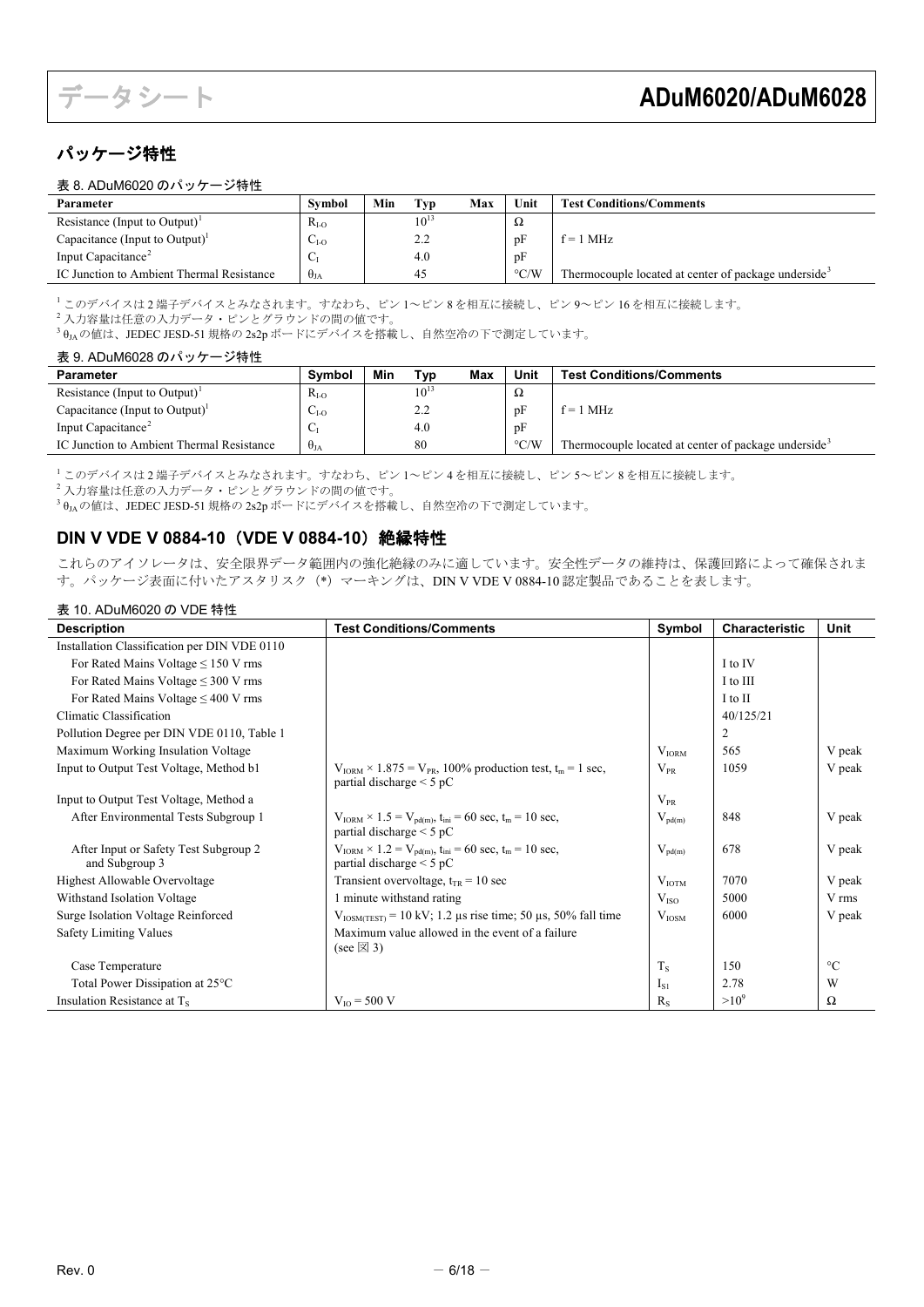

## 表 11. ADuM6028 の VDE 特性

# データシート **ADuM6020/ADuM6028**

| <b>Description</b>                                          | <b>Test Conditions/Comments</b>                                                                                              | Symbol            | Characteristic | <b>Unit</b>     |
|-------------------------------------------------------------|------------------------------------------------------------------------------------------------------------------------------|-------------------|----------------|-----------------|
| Installation Classification per DIN VDE 0110                |                                                                                                                              |                   |                |                 |
| For Rated Mains Voltage $\leq$ 150 V rms                    |                                                                                                                              |                   | I to IV        |                 |
| For Rated Mains Voltage $\leq$ 300 V rms                    |                                                                                                                              |                   | I to III       |                 |
| For Rated Mains Voltage $\leq 400$ V rms                    |                                                                                                                              |                   | I to II        |                 |
| Climatic Classification                                     |                                                                                                                              |                   | 40/125/21      |                 |
| Pollution Degree per DIN VDE 0110, Table 1                  |                                                                                                                              |                   | 2              |                 |
| Maximum Working Insulation Voltage                          |                                                                                                                              | $V_{IORM}$        | 565            | V peak          |
| Input to Output Test Voltage, Method b1                     | $V_{IORM} \times 1.875 = V_{PR}$ , 100% production test, t <sub>m</sub> = 1 sec,<br>partial discharge $\leq$ 5 pC            | $\rm V_{\rm PR}$  | 1059           | V peak          |
| Input to Output Test Voltage, Method a                      |                                                                                                                              | $\rm V_{PR}$      |                |                 |
| After Environmental Tests Subgroup 1                        | $V_{IORM}$ × 1.5 = $V_{\text{pd(m)}}$ , t <sub>ini</sub> = 60 sec, t <sub>m</sub> = 10 sec,<br>partial discharge $\leq$ 5 pC | $V_{pd(m)}$       | 848            | V peak          |
| After Input and/or Safety Test Subgroup 2<br>and Subgroup 3 | $V_{IORM} \times 1.2 = V_{pd(m)}$ , $t_{ini} = 60$ sec, $t_m = 10$ sec,<br>partial discharge $\leq$ 5 pC                     | $V_{pd(m)}$       | 678            | V peak          |
| Highest Allowable Overvoltage                               | Transient overvoltage, $t_{TR} = 10$ sec                                                                                     | V <sub>IOTM</sub> | 7070           | V peak          |
| Withstand Isolation Voltage                                 | 1 minute withstand rating                                                                                                    | V <sub>ISO</sub>  | 5000           | V rms           |
| Surge Isolation Voltage Reinforced                          | $V_{\text{IOSM(TEST)}} = 10 \text{ kV}; 1.2 \text{ µs rise time}; 50 \text{ µs}, 50\% \text{ fall time}$                     | $V_{\text{IOSM}}$ | 6000           | V peak          |
| Safety Limiting Values                                      | Maximum value allowed in the event of a failure<br>(see $\boxtimes$ 4)                                                       |                   |                |                 |
| Case Temperature                                            |                                                                                                                              | $T_{\rm S}$       | 150            | $\rm ^{\circ}C$ |
| Total Power Dissipation at 25°C                             |                                                                                                                              | $I_{S1}$          | 1.56           | W               |
| Insulation Resistance at $T_s$                              | $V_{\text{IO}} = 500 \text{ V}$                                                                                              | $R_{S}$           | $>10^{9}$      | Ω               |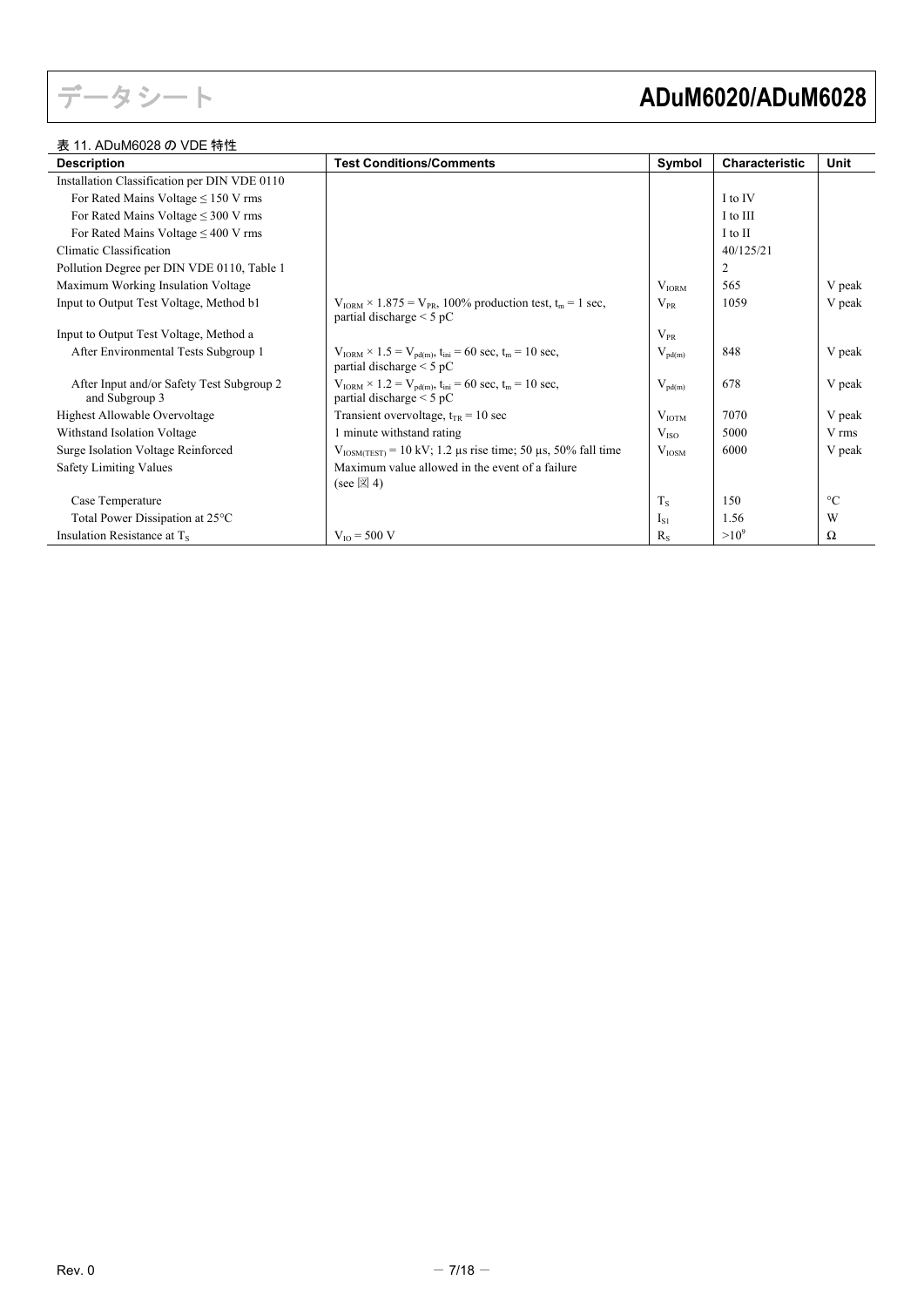

<span id="page-7-4"></span><span id="page-7-3"></span><span id="page-7-1"></span>図 3. ADuM6020 の熱ディレーティング曲線、DIN V VDE V 0884-10 による安全限界電力の周辺温度に対する依存性



<span id="page-7-2"></span>図 4. ADuM6028 の熱ディレーティング曲線、DIN V VDE V 0884-10 による安全限界電力の周辺温度に対する依存性

## <span id="page-7-0"></span>推奨動作条件

表 12.

| <b>Parameter</b>                                  | Symbol    | Min | Tvp | Max    | Unit      |
|---------------------------------------------------|-----------|-----|-----|--------|-----------|
| Operating Temperature                             | $T_A$     | -40 |     | $+125$ | $\circ$ C |
| Supply Voltages <sup>2</sup>                      | $V_{DDP}$ |     |     |        |           |
| $V_{\text{DDP}}$ at $V_{\text{ISO}} = 3.135$ V to |           | 4.5 |     | 5.5    |           |
| 3.465 V                                           |           |     |     |        |           |
| $V_{DDP}$ at $V_{ISO} = 4.75$ V to                |           | 4.5 |     | 5.5    |           |
| 5.25 V                                            |           |     |     |        |           |

<sup>1</sup> 85°Cを上回る温度で動作させるには、最大負荷電流を減らす必要があり ます。

。。。。<br>2 各電圧は対応するグラウンドを基準にします。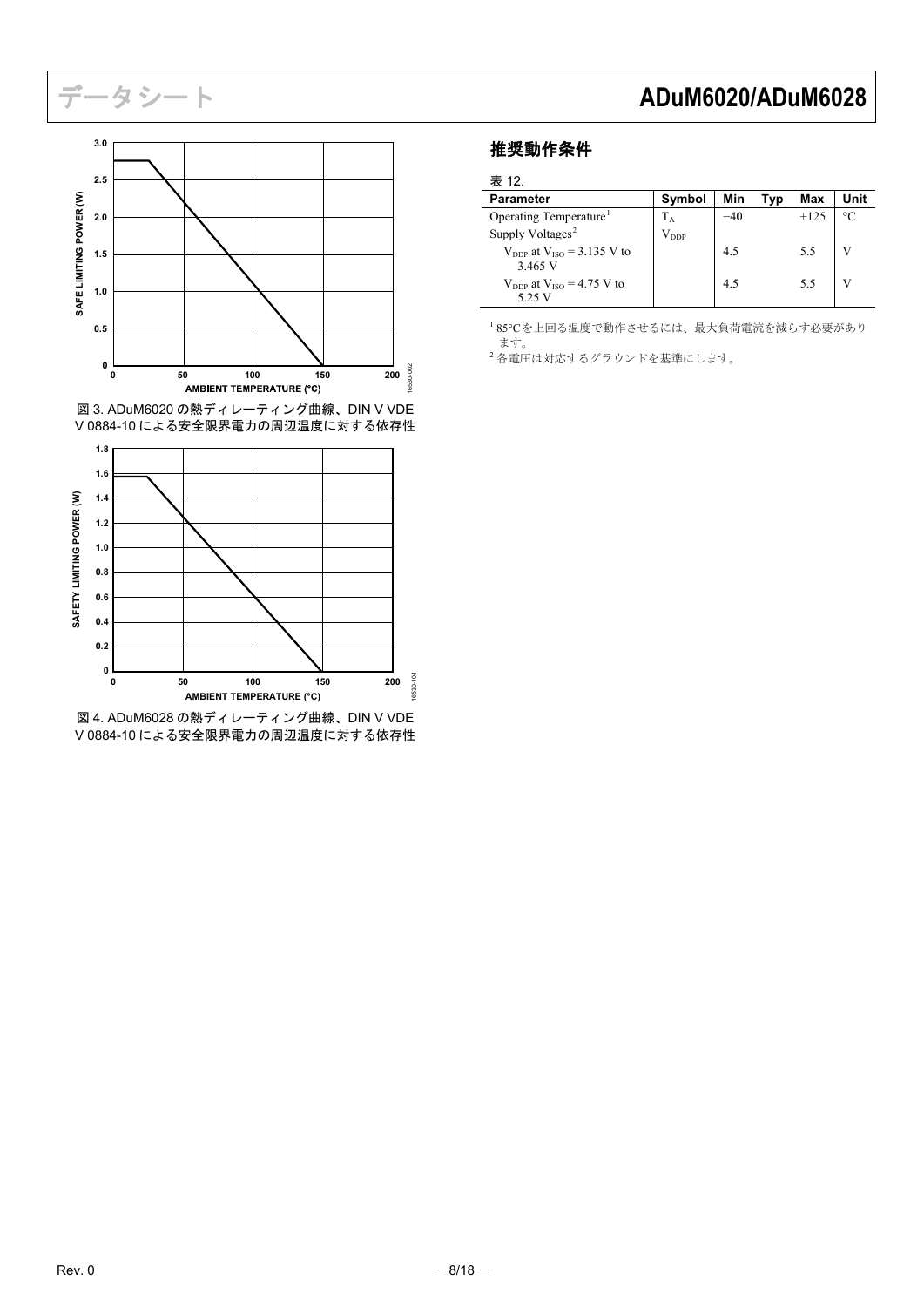

# <span id="page-8-0"></span>絶対最大定格

特に指定のない限り、TA =  $25^{\circ}$ C。

## 表 13.

| <b>Parameter</b>                                    | Rating                                   |  |
|-----------------------------------------------------|------------------------------------------|--|
| Storage Temperature $(TST)$                         | $-55^{\circ}$ C to $+150^{\circ}$ C      |  |
| Ambient Operating Temperature $(T_A)$               | $-40^{\circ}$ C to $+125^{\circ}$ C      |  |
| Supply Voltages $(V_{DDP}, V_{ISO})^1$              | $-0.5$ V to $+7.0$ V                     |  |
| $VISO$ Supply Current                               |                                          |  |
| ADuM6020                                            | $100 \text{ mA}$                         |  |
| ADuM6028                                            | $60 \text{ mA}$                          |  |
| Input Voltage (PDIS, $V_{\rm SEI}$ ) <sup>1,2</sup> | $-0.5$ V to $V_{DDI}$ + 0.5 V            |  |
| Common-Mode Transients <sup>3</sup>                 | $-200$ kV/ $\mu$ s to $+200$ kV/ $\mu$ s |  |

<sup>1</sup>すべての電圧は、対応するグラウンドを基準としています。

 $2V_{\text{DDI}}$ は入力側の電源電圧。

**3 コモンモード・トランジェントは、絶縁バリアをまたぐコモンモード・** トランジェントを表します。絶対最大定格を超えるコモンモード過渡電 圧は、ラッチアップまたは恒久的な故障の原因になります。

上記の絶対最大定格を超えるストレスを加えると、デバイスに恒 久的な損傷を与えることがあります。この規定はストレス定格の みを指定するものであり、この仕様の動作のセクションに記載す る規定値以上でのデバイス動作を定めたものではありません。デ バイスを長時間にわたり絶対最大定格状態に置くと、デバイスの 信頼性に影響を与えることがあります。

# データシート **ADuM6020/ADuM6028**

## <span id="page-8-2"></span>表 14. 50 年間の最低寿命を実現する最大連続動作電圧<sup>1</sup>

| <b>Parameter</b>        | Max | Unit   | <b>Applicable</b><br><b>Certification</b> |
|-------------------------|-----|--------|-------------------------------------------|
| AC Voltage              |     |        |                                           |
| Bipolar Waveform        | 560 | V peak | 50-year operation                         |
| Unipolar Waveform       |     |        |                                           |
| <b>Basic Insulation</b> | 560 | V peak | 50-year operation                         |
| DC Voltage              |     |        |                                           |
| Basic Insulation        | 830 | V peak | Limited by creepage                       |

<sup>1</sup> 最大連続動作電圧は、絶縁バリアに加わる連続電圧の大きさを表します。 詳細については[、絶縁寿命の](#page-15-2)セクションを参照してください。

## <span id="page-8-1"></span>**ESD** に関する注意



ESD(静電放電)の影響を受けやすいデバイスです。 電荷を帯びたデバイスや回路ボードは、検知されな いまま放電することがあります。本製品は当社独自 の特許技術である ESD 保護回路を内蔵してはいます が、デバイスが高エネルギーの静電放電を被った場 合、損傷を生じる可能性があります。したがって、 性能劣化や機能低下を防止するため、ESD に対する 適切な予防措置を講じることをお勧めします。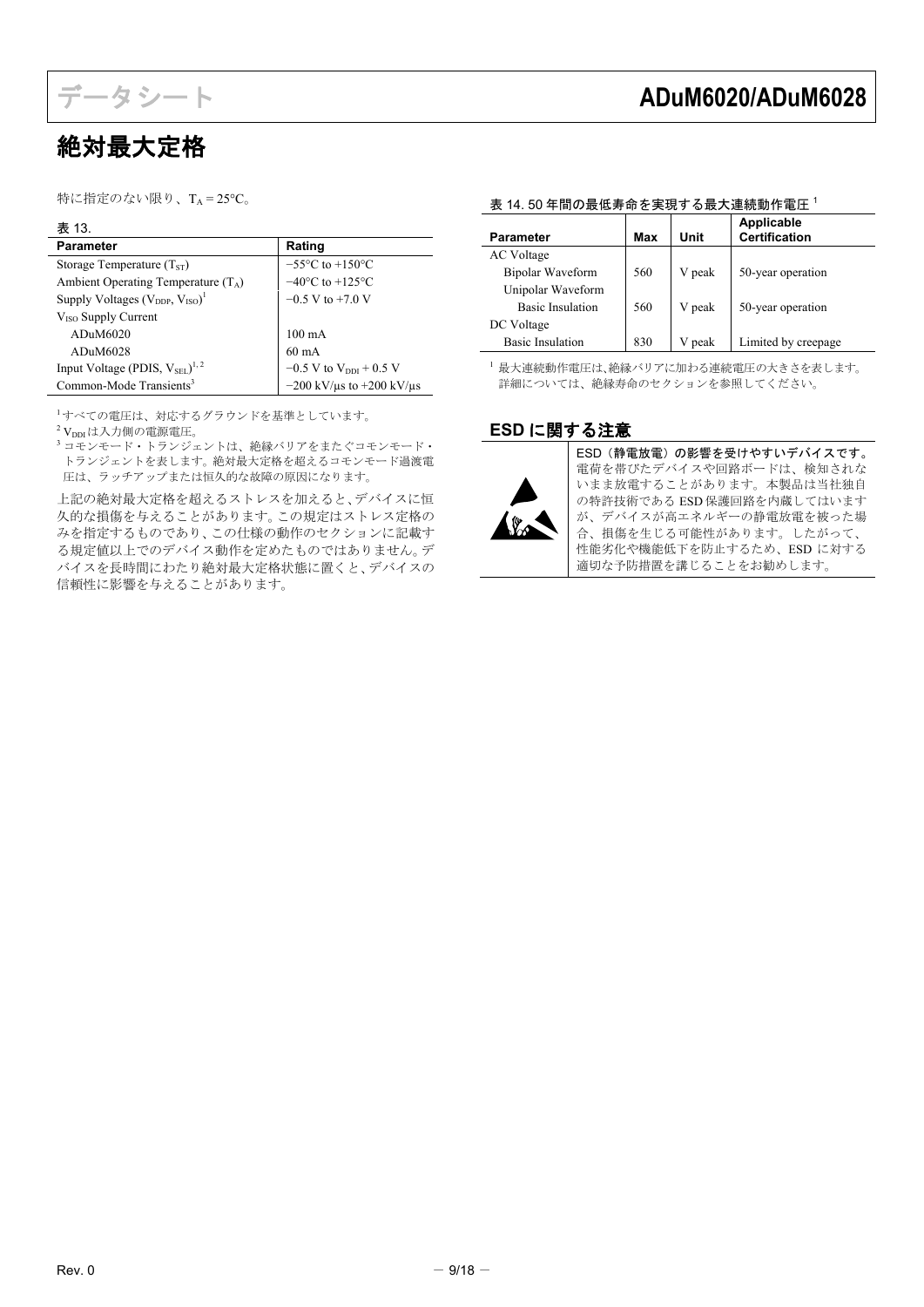# <span id="page-9-0"></span>ピン配置およびピン機能の説明



## 表 15. ADuM6020 のピン機能の説明

| ピン番号         | 記号                      | 説明                                                                                                               |
|--------------|-------------------------|------------------------------------------------------------------------------------------------------------------|
| 1, 7, 10, 16 | NIC -                   | 内部接続されていません。これらのピンはフロート状熊のままにしておきます。                                                                             |
| 2, 4, 6, 8   | $GND_1$                 | グラウンド1。1次側のグラウンド・リファレンス。これらのピンは共通グラウンドに接続することをお勧めします。                                                            |
| 3            | <b>PDIS</b>             | 電源ディスエーブル。任意の GND」ピンに接続すると、VIso出力電圧がアクティブになります。ロジック・ハイ電圧<br>が印加されると、VEG出力電圧はシャットダウンされます。このピンをフロート状態のままにしないでください。 |
| -5           | $V_{DDP}$               | 1次電源電圧、4.5 V~5.5 V。                                                                                              |
| 9, 11, 13,   | $15$ GND <sub>ISO</sub> | 2次側のViso用グラウンド・リファレンス。これらのピンは共通グラウンドに接続することをお勧めします。                                                              |
| 12           | V <sub>ISO</sub>        | 外部負荷用の2次電源電圧出力。                                                                                                  |
| 14           | $V_{SEL}$               | 出力電圧の選択                                                                                                          |



図 6. ADuM6028 のピン配置

## 表 16. ADuM6028 のピン機能の説明

| ピン番号           | 記号                 | 説明                                                                                                                          |
|----------------|--------------------|-----------------------------------------------------------------------------------------------------------------------------|
| $\overline{1}$ | <b>PDIS</b>        | 電源ディスエーブル。任意の GND1 ピンに接続すると、Vrso出力電圧がアクティブになります。ロジック・ハイ電圧が印                                                                 |
|                |                    | 加されると、Vrso出力電圧はシャットダウンされます。このピンをフロート状態のままにしないでください。                                                                         |
| 2, 4           | $GND_1$            | グラウンド1。1次側のグラウンド・リファレンス。これらのピンは共通グラウンドに接続することをお勧めします。                                                                       |
| $\overline{3}$ | $V_{DDP}$          | 1次電源電圧、4.5 V~5.5 V。                                                                                                         |
| 5, 7           | GND <sub>ISO</sub> | 2次側のVrso用グラウンド・リファレンス。これらのピンは、まとめて接続することをお勧めします。                                                                            |
| 6              | V <sub>ISO</sub>   | 外部負荷用の2次電源電圧出力。                                                                                                             |
| 8              | $V_{\rm SEL}$      | 出力電圧の選択 5V 出力の場合は V <sub>SEL</sub> を V <sub>ISO</sub> に接続し、3.3V 出力の場合は V <sub>SEL</sub> を GND <sub>ISO</sub> に接続します。このピンは、内 |
|                |                    | 部プルアップが弱くなっています。したがって、このピンをフロート状態のままにしないでください。                                                                              |

## <span id="page-9-1"></span>真理値表

表 17. 真理値表 (正ロジック)

| $V_{DDP} (V)$ | $V_{\text{SEL}}$ Input | <b>PDIS Input</b> | $V_{ISO}$ Output (V) |
|---------------|------------------------|-------------------|----------------------|
|               | High                   | Low               |                      |
|               | Don't care             | High              |                      |
|               | Low                    | Low               | $\sim$ $\sim$<br>د.د |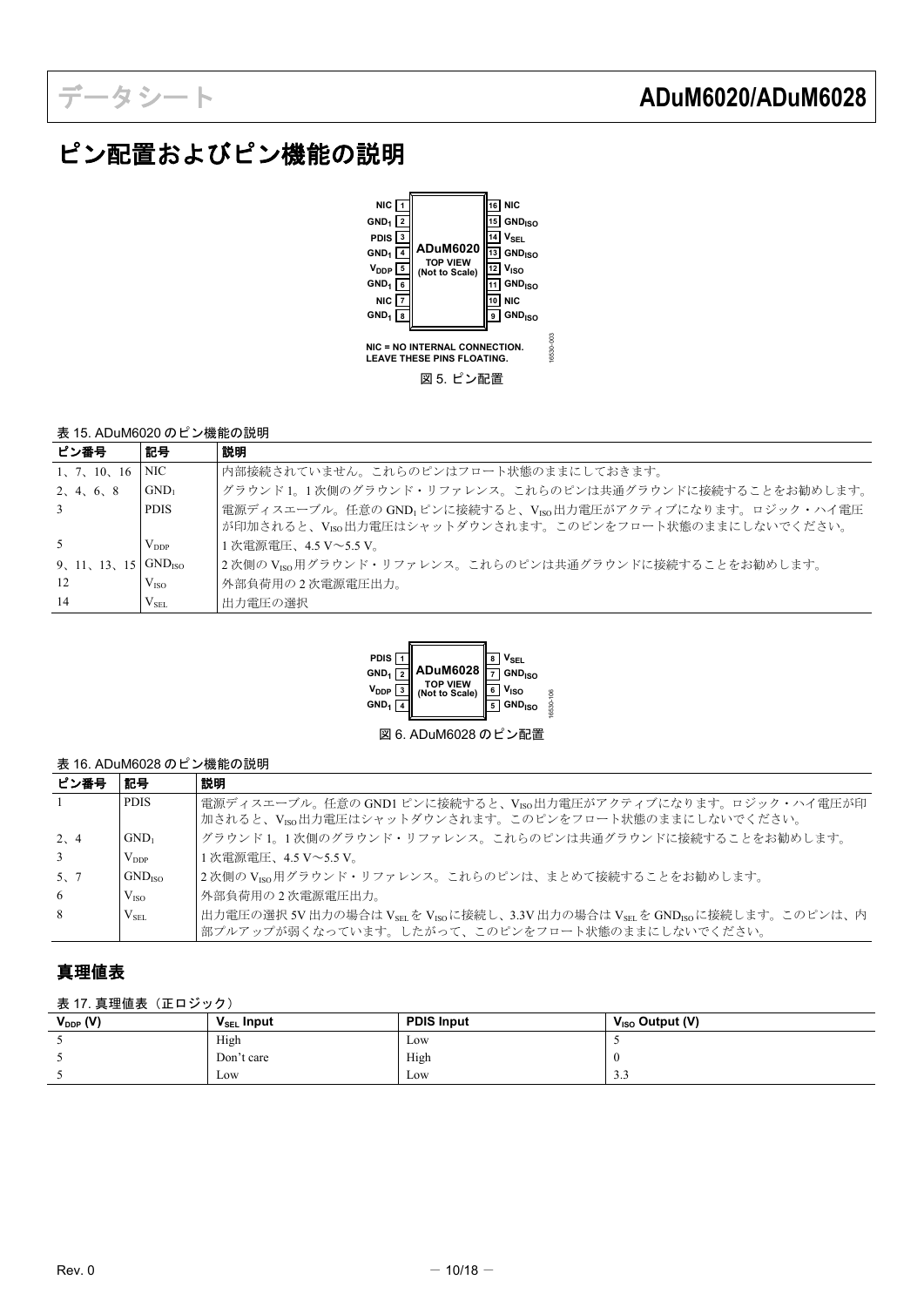

**0 0.02 0.04 0.06 0.08 0.10**

**I<sub>ISO</sub> OUTPUT CURRENT (A)** 

図 9. サポートされる電源構成での合計消費電力と Iso出力 電流の関係

# <span id="page-10-0"></span>代表的な性能特性

# データシート **ADuM6020/ADuM6028**



16530-006

3530-006

**0 0.1 0.2**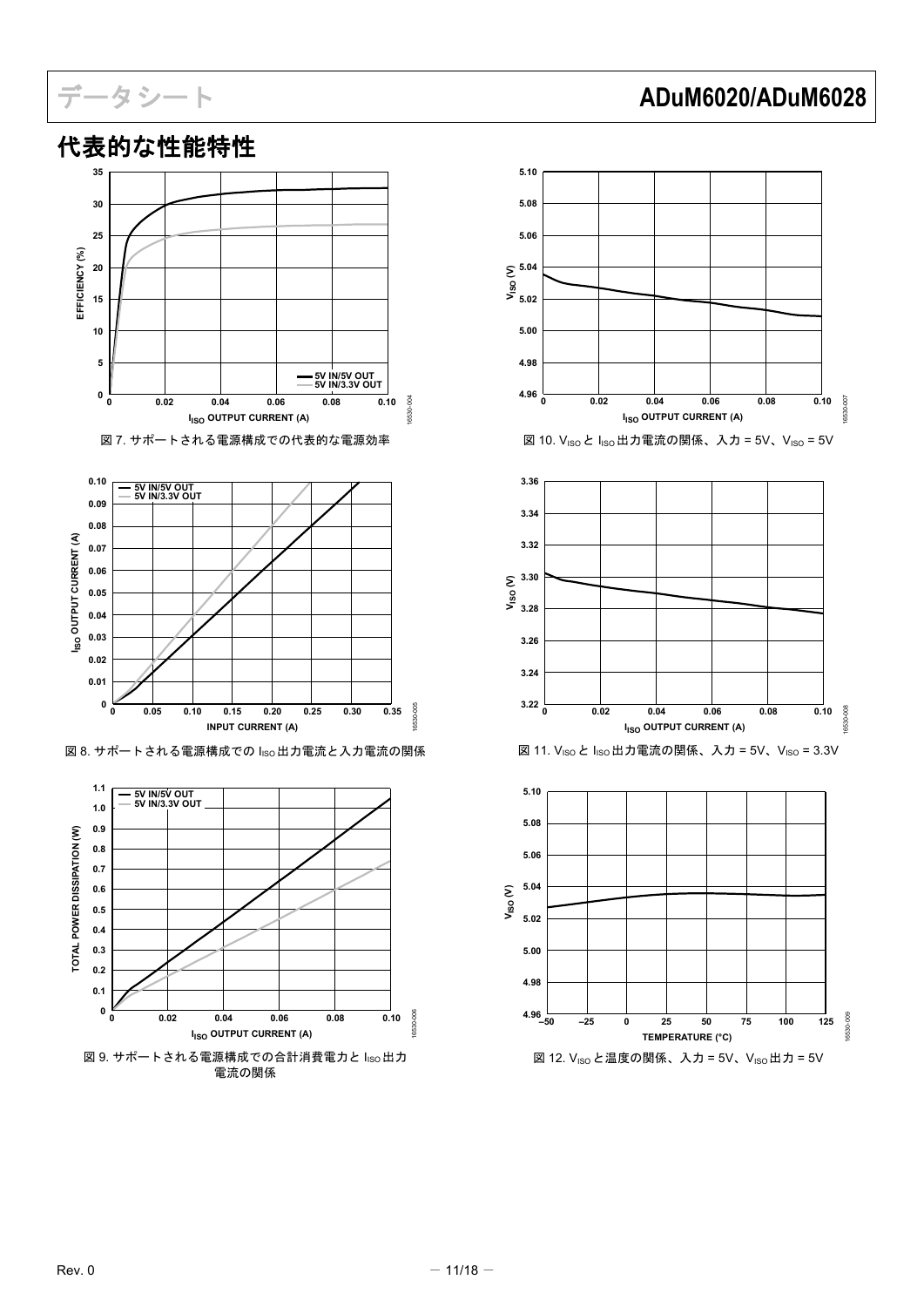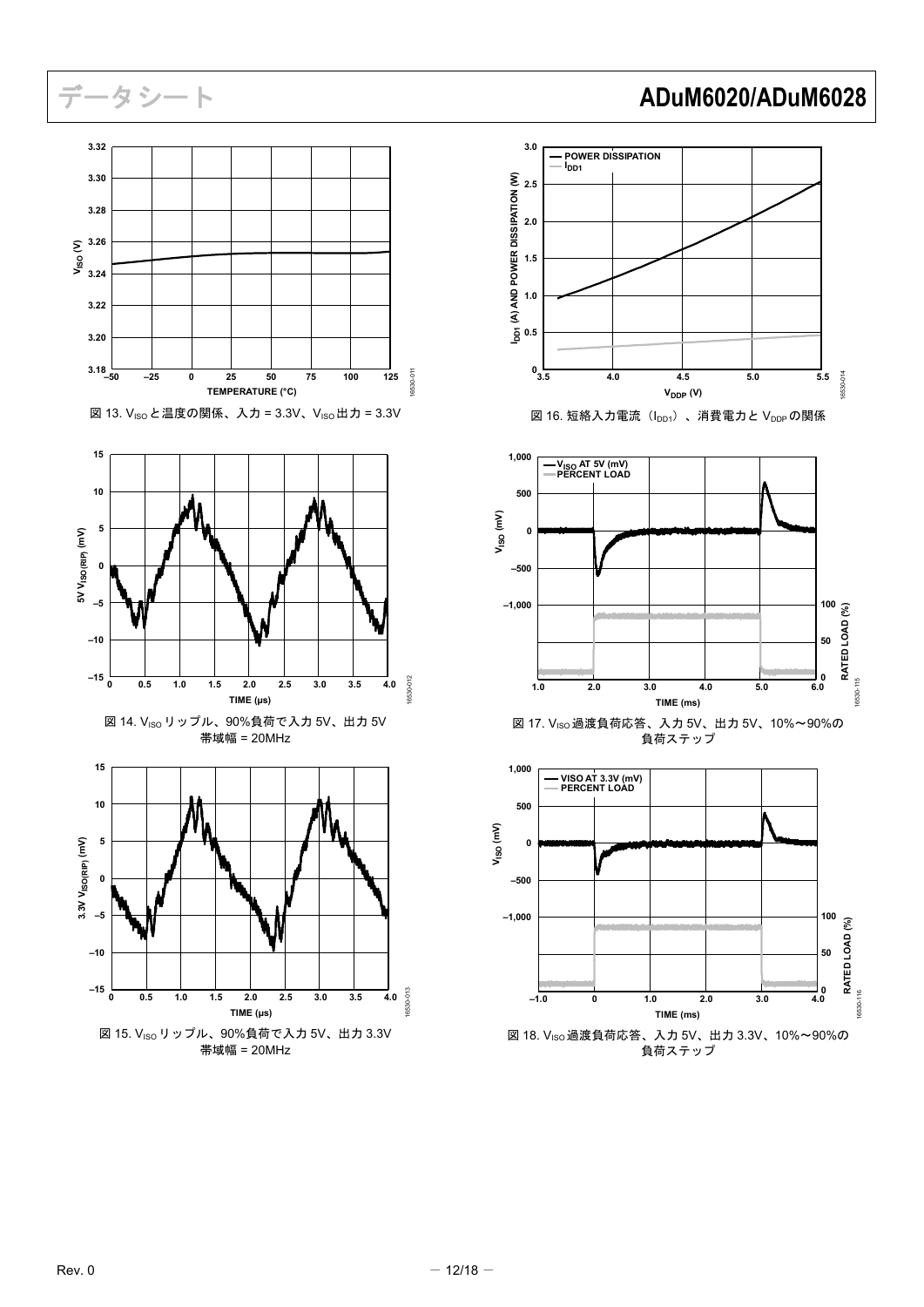

図 19. 入力 5V、出力 5V、VISOスタートアップ・トランジェント、 10%と 90%の負荷

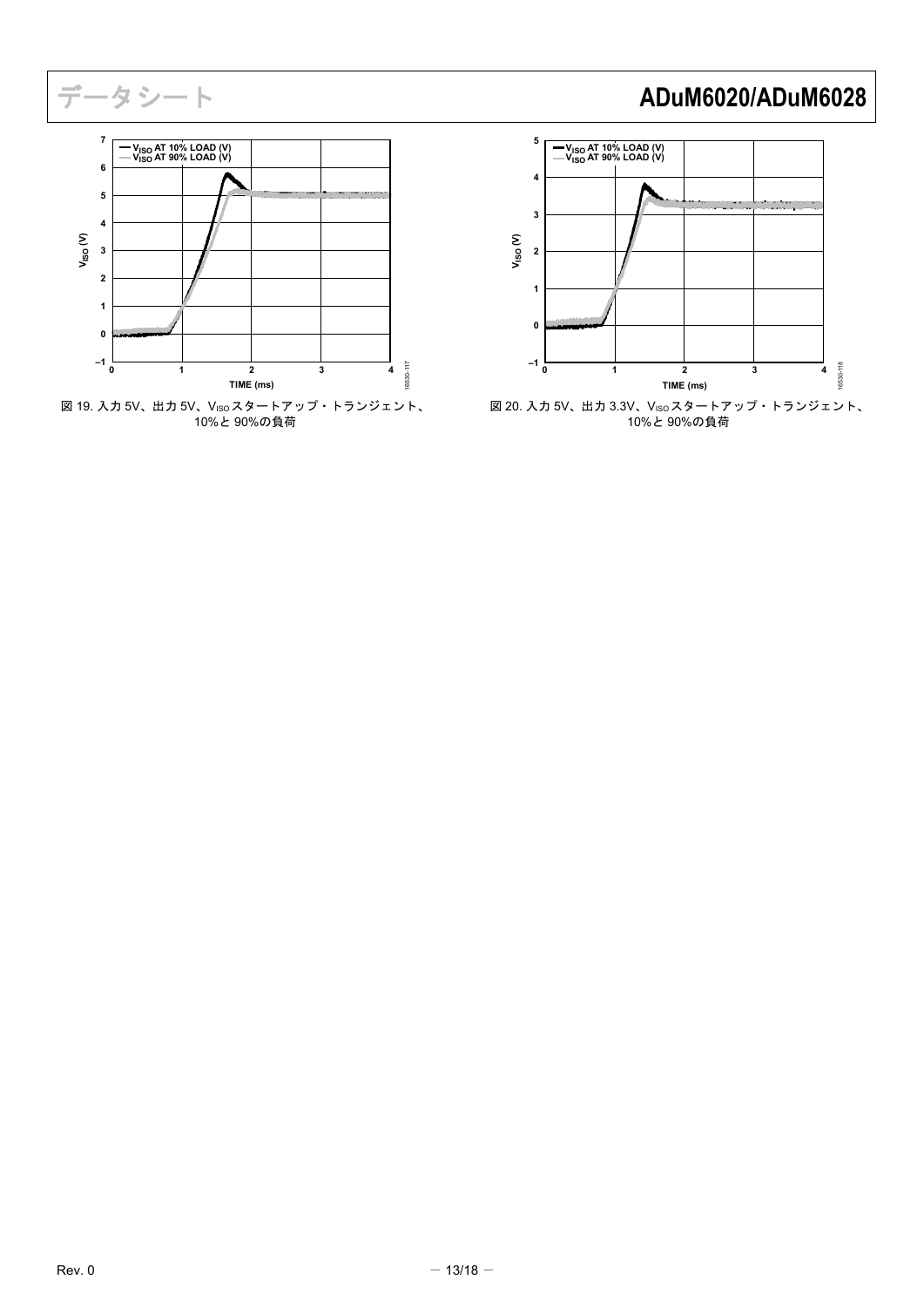# <span id="page-13-0"></span>動作原理

ADuM6020/ADuM6028 DC/DC コンバータは、標準的なほとんど の電源に共通している原理で動作します。これらのコンバータは、 絶縁型PWMフィードバックを備えたスプリット・コントローラ・ アーキテクチャを採用しています。Vppp電源は、チップ・スケー ル空芯トランスへの電流を切り替える発振回路に供給されます。 2 次側に転送される電力は、VSEL ピンの設定に応じて 3.3V また は 5.0V に整流されて安定化されます。2次 (VISO) 側のコントロー ラは、PWM 制御信号を生成することによって出力を安定化しま すが、この制御信号は専用の *i*Coupler データ・チャンネルによっ

て 1次 (VDDP) 側へ送られます。PWM は、2 次側に送る電力を 制御するために発振回路を変調します。フィードバックを使用す ることで、極めて高い電力と効率が実現します。

ADuM6020/ADuM6028 は、1 次側と 2 次側の入力ピンおよび出力 ピンと Vppp 電源入力に、ヒステリシスを備えた低電圧ロックア ウト(UVLO)を実装しています。この UVLO 機能は、ノイズの 多い入力電源や、遅いパワーオン上昇率/下降率によってコン バータが発振しないようにします。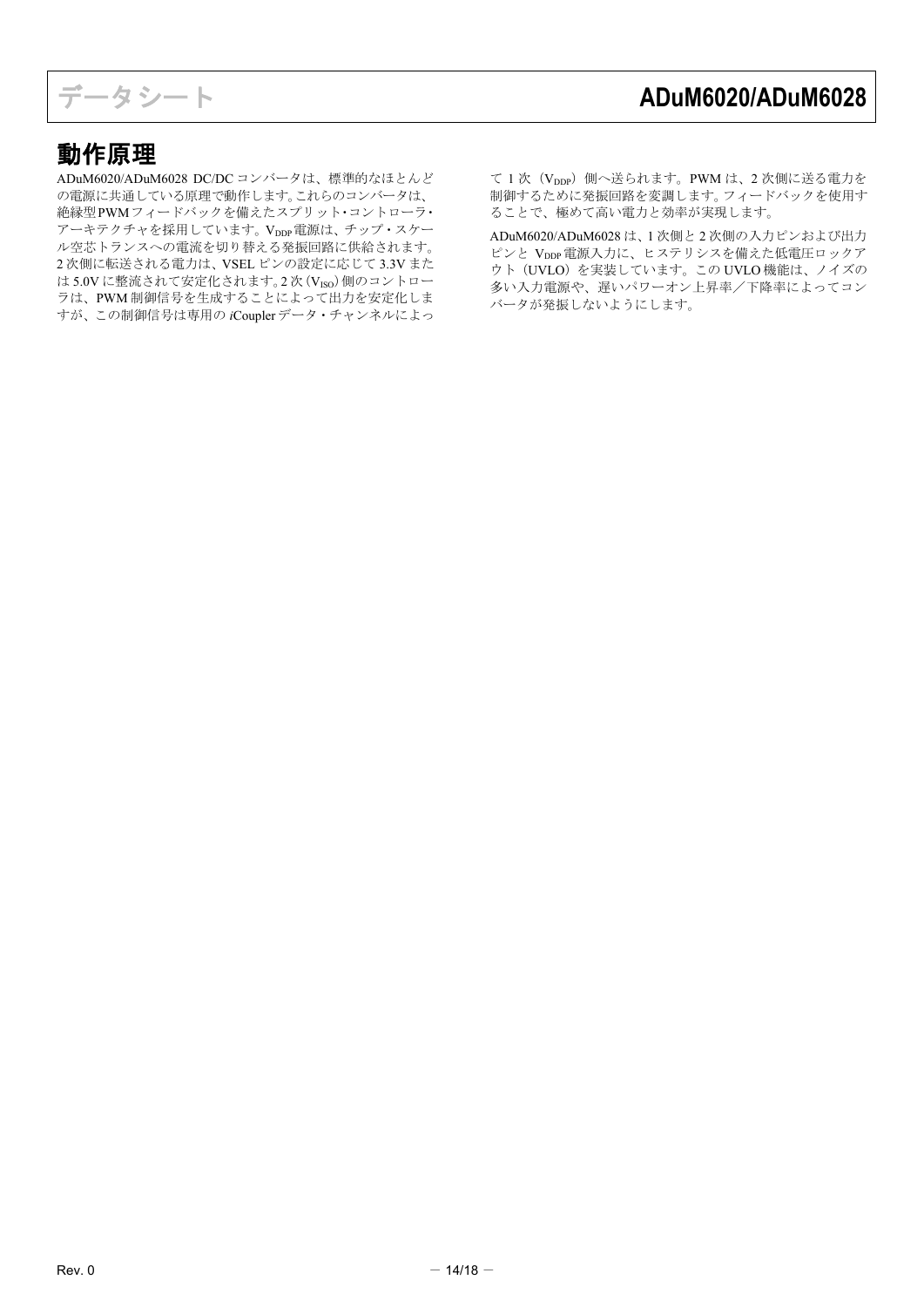## <span id="page-14-1"></span><span id="page-14-0"></span>アプリケーション情報 **PCB** レイアウト

ADuM6020および ADuM6028の *iso*Power内蔵 DC/DCコンバータ では、入出力の電源ピン[\(図](#page-14-2) 25 およ[び図](#page-14-3) 26 を参照)で電源のバ イパスが必要になります。Vpppピンと GND1ピンの間では、可能 な限りチップ・パッドに近い位置で、等価直列抵抗 (ESR) が小 さい 0.1µF のバイパス・コンデンサが必要になります。VISOピン と GND<sub>ISO</sub>ピンの間では、可能な限りチップ・パッドに近い位置 で、ESR が小さい 0.1µF または 0.22µF のコンデンサが必要にな ります(詳細については[、図](#page-14-4) 23 およ[び図](#page-14-5) 24 で CISOのメモを参照 してください)。電源を効果的にバイパスするには、*iso*Power 入力に複数の受動部品を接続すると共に、出力電圧を設定してコ ア電圧レギュレータをバイパスする必要があります([~図](#page-14-3) 26を 参照)。



図 21. ADuM6020 V<sub>DDP</sub> のバイアスおよびバイパス用部品



図 22. ADuM6028 Vppp のバイアスおよびバイパス用部品



16530-123 **CISO = 0.1µF FOR VDDP = 5V AND VISO = 5V, CISO = 0.22µF FOR VDDP = 5V AND VISO = 3.3V**

<span id="page-14-4"></span>図 23. ADuM6020 V<sub>ISO</sub> のバイアスおよびバイパス用部品



## <span id="page-14-5"></span>図 24. ADuM6028 V<sub>ISO</sub> のバイアスおよびバイパス用部品

ADuM6020 および ADuM6028 の電源部分は、チップ・スケール・ トランスを通して効率的に電力を伝えるため、180MHz の発振周 波数を使用しています。いくつかの動作周波数では、バイパス・ コンデンサが必要になります。ノイズ抑制には低インダクタンス の高周波コンデンサが必要になり、リップル抑制や適切な安定化 には大容量のコンデンサが必要になります。これらのコンデンサ の最も便利な接続位置は、VDDP ピンと GND1 ピンの間、および VISOピンと GNDISOピンの間になります。ノイズとリップルを抑 制するには、少なくとも 2 個のコンデンサを並列に接続する必要 があります。Vppp用の推奨コンデンサ容量は0.1μFと10μFです。 コンデンサを小さくするほど、ESR の値も小さくする必要があり ます。例えば、セラミック・コンデンサを使用することをお勧め します。ESR が小さい 0.1μF のコンデンサの場合は、コンデン サの両端と電源ピンとの間の合計リード長を 2mm 以下にする必 要があります。

電磁放射レベルを下げるために、VISOピンと GNDISOピンの間、 およびPCBパターン接続の間の高周波電流に対するインピーダン スを大きくすることができます。この電磁干渉(EMI)抑制方法を 使用する場合は、およ[び図](#page-14-3) 26 に示すように、VISO ピンおよび GNDISO ピンと直列に表面実装フェライト・ビーズを配置するこ とによって、放射信号をその発生源で制御します。180MHzの1 次 側スイッチング周波数、および 360MHz の 2 次側整流周波数と高 調波の放射を減らすには、インピーダンスが 100MHz~1GHz の 周波数範囲で約 1.8kΩとなるようなフェライト・ビーズを選択し ます。適切な表面実装フェライト・ビーズの例については[、表](#page-14-6) [18](#page-14-6) を参照してください。

### <span id="page-14-6"></span>表 18. 表面実装フェライト・ビーズの例



<span id="page-14-3"></span><span id="page-14-2"></span>高いコモンモード過渡電圧が発生するアプリケーションでは、絶 縁バリアをまたぐボード結合を最小限に抑えてください。更に、 すべての結合がデバイス側のすべてのピンで均等に発生するよう に PCB レイアウトを設計する必要があります。これらの手順に 従わないと、ピン間で生じる電位差がに定める絶対最大定格を超 えてしまい、ラッチアップまたは恒久的な損傷が発生することが あります。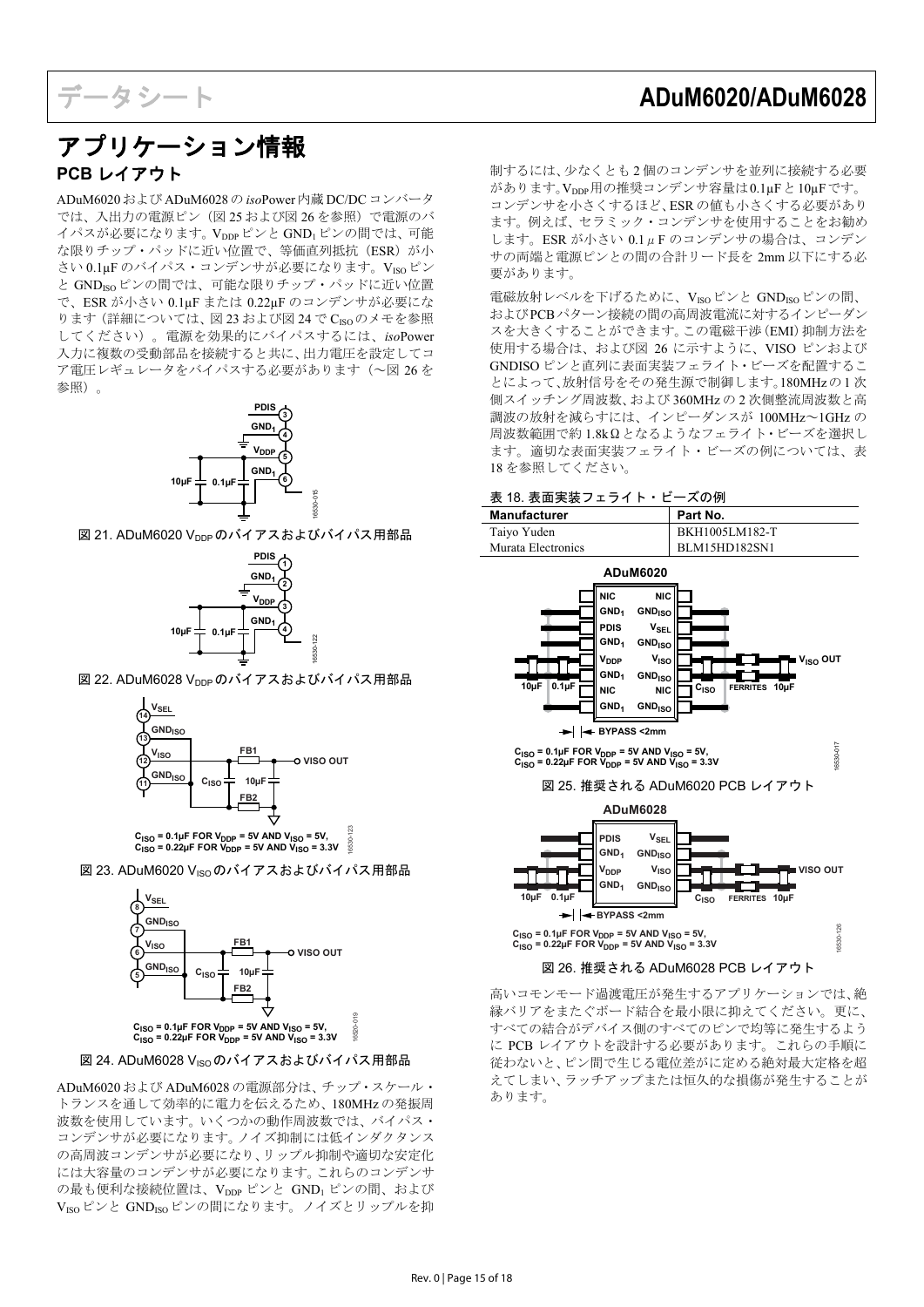## <span id="page-15-0"></span>熱解析

ADuM6020 および ADuM6028 は、それぞれ分割リード・フレー ムに取り付けた 3 個の内部ダイで構成されています。熱解析では ダイを 1 つのサーマル・ユニットとして扱い、θJA 値にはジャン クション温度の最大値が反映されます[\(表](#page-5-10)8およ[び表](#page-5-11)9を参照)。 θIAの値は、細いパターンを使った JEDEC 規格の4層ボードにデ バイスを実装し、自然空冷で測定した値に基づいています。通常 動作の条件下では、ADuM6020 と ADuM6028 は最大負荷時でも 動作できますが、温度が 85°C を超える場合、出力電流のディレー ティングが必要になることがあります[\(図](#page-7-1)3およ[び図](#page-7-2)4を参照)。

## <span id="page-15-1"></span>**EMI** に関する考慮事項

小型トランスを介して効率的に電力を転送するため、ADuM6020/ ADuM6028 DC/DC コンバータは、必要に応じて高周波で動作す る必要があります。この高周波の動作により、回路ボードのグラ ウンド・プレーンと電源プレーンに伝播する高周波電流が発生し、 入出力の電源ピンで適切な電源バイパスが必要となります[\(図](#page-14-2) [25](#page-14-2) およ[び図](#page-14-3) 26 を参照)。適切なレイアウトとバイパス技術を採 用し、VISOピンと GNDISOピンに対して表面実装フェライト・ビー ズを直列に配置した場合、DC/DC コンバータは、安定化された 絶縁型電源を提供するように設計されています。ここでは、フェ ライトを搭載した 2 層 PCB に最大の負荷がかかった場合でも、 CISPR22 Class B 制限を下回る安定した電力が確保されます。

## <span id="page-15-2"></span>絶縁寿命

すべての絶縁構造は、充分長い時間にわたり電圧ストレスを加え ると、最終的には破壊されます。絶縁性能の低下率は、絶縁の両 端に加える電圧波形の特性だけでなく、材料の境界面や材料自体 にも依存します。

絶縁劣化には、空気にさらされる表面に沿った破壊と絶縁疲労と いう注目すべき2つのタイプがあります。表面の破損は表面トラッ キング現象で、システム・レベルの規格に定められた沿面距離条 件を決定する主要な要素となります。絶縁疲労とは、チャージ・ インジェクションまたは絶縁材料内部の変位電流により、長時間 にわたり絶縁の劣化が生じる現象です。

## 表面トラッキング

表面トラッキングは電気安全規格に規定されており、動作電圧、 環境条件、絶縁材料の特性に基づいて最小沿面距離を定めること によって決定されます。安全性規制当局は、部品の表面絶縁につ いて特性評価テストを行います。これにより、部品を異なる材料 グループに分類することができます材料グループ等級が低いもの ほど表面トラッキングに対する耐性が高いため、小さい沿面距離 で十分に長い寿命を実現できます。特定の動作電圧と材料グルー

プに対する最小沿面距離は、各システム・レベル規格の範囲内に あります。この値は、絶縁をまたぐ合計 rms 電圧、汚染度、材料 グループに基づいています。ADuM6020 および ADuM6028 の材 料グループと沿面距離[を表](#page-4-5) 6 およ[び表](#page-4-6) 7 に示します。

## 絶縁疲労

疲労による絶縁寿命は、厚さ、材料特性、加わる電圧ストレスに よって決まります。アプリケーション動作電圧での製品寿命が十 分であると確認することが重要です。アイソレータがサポートし ている耐疲労動作電圧は、耐トラッキング動作電圧と異なる場合 があります。トラッキングに該当する動作電圧は、ほとんどの規 格で仕様規定されています。

試験とモデリングにより、長期間にわたる性能低下の主な要因は、 増分型の損傷を引き起こすポリイミド絶縁体内の変位電流である ことが判明しています。絶縁体にかかるストレスは、DC ストレ スや、AC 成分の時間と共に変化する電圧ストレスに分類できま す。前者の場合は変位電流が存在しないため、ほとんど疲労が発 生しませんが、後者の場合は疲労が発生します。

認定ドキュメントに記載されている定格は、通常 60Hz のサイン 波に基づいています。これは、ライン電圧からの絶縁がこのスト レスに反映されるためです。ただし、多くの実用的なアプリケー ションでは、バリアをまたぐ 60Hz の AC 電圧と DC 電圧の組み 合わせが使用されます(式1を参照)。ストレスを受ける AC部 分のみが疲労を発生させるため、AC rms電圧を求めるように式を 並べ替えることができます(式 2 を参照)。これらの製品で使用 されるポリイミド材料の絶縁疲労については、AC rms 電圧が製 品寿命を決定します。

$$
V_{RMS} = \sqrt{V_{AC\ RMS}^2 + V_{DC}^2}
$$
 (1)

または

$$
V_{AC\ RMS} = \sqrt{V_{RMS}^2 - V_{DC}^2}
$$
 (2)

ここで、

*VRMS*は、合計 rms 動作電圧。

*VAC RMS*は、動作電圧の時間と共に変化する部分。 *VDC*は、動作電圧の DC オフセット。

## 計算とパラメータ使用の例

一般的な電力変換アプリケーションの例を以下に示します。絶縁 バリアの一方に 240V ac rms のライン電圧が存在し、他方に 400V dcのバス電圧が存在するとします。絶縁材料はポリイミドです。 デバイスの沿面距離、間隙、寿命を判断するために臨界電圧を求 める場合は[、図](#page-16-0) 27 と以降の数式を参照してください。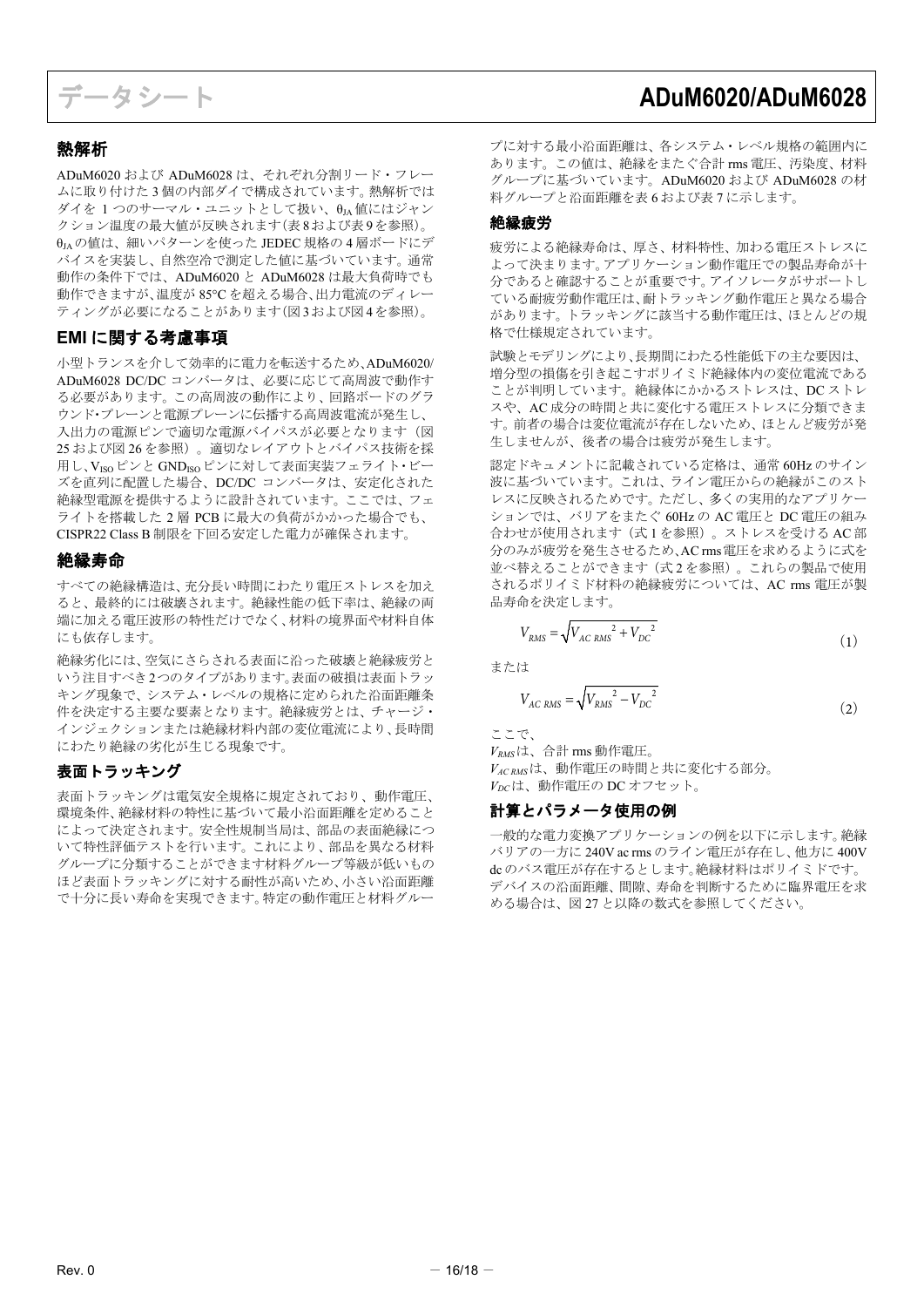# **ISOLATION VOLTAGE ISOLATION VOLTAGE VAC RMS**  $V_{\text{PEAK}}$   $V_{\text{RMS}}$   $/$   $V_{\text{DC}}$ 6530-018 16530-018 **TIME**

図 27. 臨界電圧の例

<span id="page-16-0"></span>式 1 のバリアの両端にかかる動作電圧は、

$$
V_{RMS} = \sqrt{V_{AC RMS}^2 + V_{DC}^2}
$$
  

$$
V_{RMS} = \sqrt{240^2 + 400^2}
$$
  

$$
V_{RMS} = 466
$$

この VRMS値は、システムの規格で要求される沿面距離を求める 際に、材料グループおよび汚染度と組み合わせて使用する動作電 圧です。

寿命が十分であるかどうか判断するには、動作電圧の時間と共に 変化する部分を求めます。AC rms 電圧を求めるには、式 2 を使 用します。

$$
V_{AC RMS} = \sqrt{V_{RMS}^2 - V_{DC}^2}
$$

$$
V_{AC RMS} = \sqrt{466^2 - 400^2}
$$

 $V_{AC RMS}$  = 240V rms

この場合、AC rms 電圧は 240V rms のライン電圧です。この計算 は、波形がサイン波でない場合は更に精度が向上します[。表](#page-8-2) 14 の動作電圧の制限値とこの値を比較して期待寿命を確認すると、 60Hz のサイン波の値よりも低く、50 年の運用寿命規定を十分に 満たしていることがわかります。

DC 動作電圧の制限値は、IEC 60664-1 で規定されているパッケー ジの沿面距離によって定められています。この値は、特定のシス テム・レベル規格と異なる場合があります。